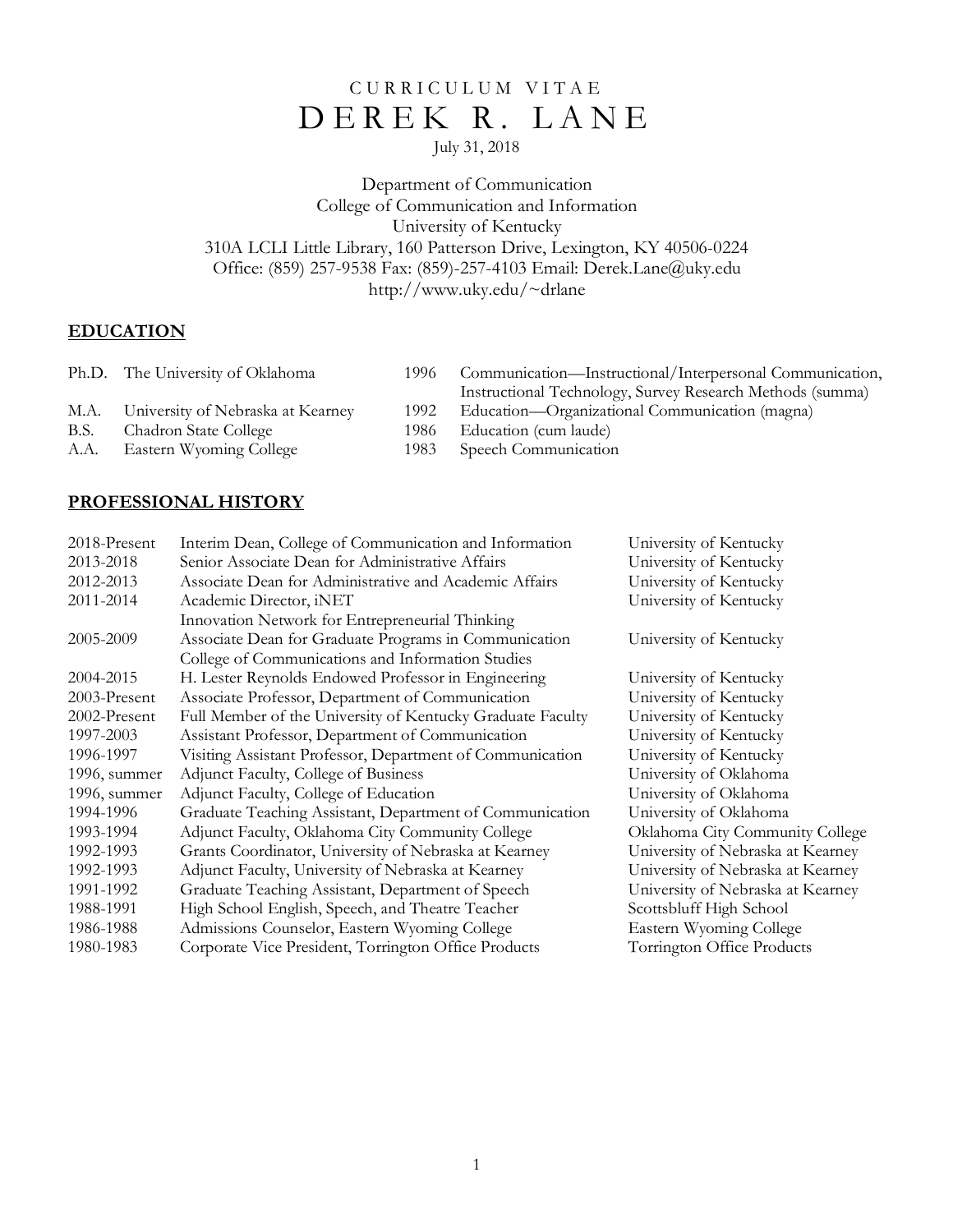### **PUBLICATIONS**

### **REFEREED PUBLICATIONS**

- Sellnow, D. D., Johannson, B., Sellnow, T. L., & **Lane, D. R.** (in press). Toward a global understanding of the effects of the IDEA Model for designing instructional risk and crisis messages: A food contamination experiment in Sweden. *Journal of Contingencies and Crisis Management*.
- Sellnow, D. D., **Lane, D. R.**, Sellnow, T. L., & Littlefield, R. S. (2017). The IDEA model as a best practice for effective instructional risk and crisis communication. *Communication Studies, 68*, 552-567. doi: 10.1080/10510974.2017.1375535
- **Lane, D. R.** (2017). Raising new questions and restoring our focus on authentic student learning. *Communication Education, 66*, 120-122. doi:10.1080/03634523.2016.1243794
- **Lane, D. R.** (2015). The instructional communication affective learning paradox. *Communication Education, 64*. 510-515. doi:10.1080/03634523.2015.1066020
- Streeter, A. R., Harrington, N. G., & **Lane, D. R.** (2015). Communication behaviors associated with the competent nursing handoff. *Journal of Applied Communication Research, 43*, 294-313. doi:10.1080/00909882.2015.1052828
- Sellnow, D. D., **Lane, D.**, & Littlefield, R. S., Sellnow, T. L., Wilson, B., Beauchamp, K., & Venette, S. (2015). A receiverbased approach to effective instructional crisis communication. *Journal of Contingencies and Crisis Management, 23*, 149- 158. doi: 10.1111/1468-5973.12066
- Parker, K. A., **Lane, D. R.**, Ivanov, B., Rodriguez, N., & Parker, J. L. (2014). The impact of modality on teacher-student interaction: Applying efficacy and competence to email and face-to-face communication. *International Journal of Learning in Higher Education, 21(1)*, 7-25*.*
- Littlefield, R. S., Beauchamp, K., **Lane, D.**, Sellnow, D. D., Sellnow, T.L., Venette, S., & Wilson, B. (2014). Instructional crisis communication: Connecting ethnicity and sex in the assessment of receiver-oriented message effectiveness. *Journal of Management and Strategy, 5*(3), 16-23. doi: 10.5430/jms.v5n3p16.
- Dannels, D. D., Darling, A., Fassett, D. L., Kerssen-Griep, J., **Lane, D.**, Mottet, T. P., Nainby, K. & Sellnow, D. (2014). Inception: Beginning a new conversation about communication pedagogy and scholarship. *Communication Education, 63*(4). 366-382. doi: 10.1080/03634523.2014.934849
- Kaufmann, R., & **Lane, D.** (2014). Examining communication privacy management in the middle school classroom: Perceived gains and consequences. *Educational Research, 56*(1), 13-27. doi: 10.1080/00131881.2013.874145
- Frisby, B. N., Sellnow, D. D., **Lane, D. R.**, Veil, S. R., & Sellnow, T. L. (2013). Instruction in crisis situations: Targeting learning preferences and self-efficacy. *Risk Management: A Journal of Risk, Crisis, and Disaster*. doi: 10.1111/j.1539- 6924.2011.01634.x
- Sellnow, T. L., Sellnow, D. D., **Lane, D. R.**, & Littlefield, R. S. (2012). The value of instructional communication in crisis situations: Restoring order to chaos. *Risk Analysis, 32*(4), 633-643. doi: 10.1111/j.1539-6924.2011.01634.x
- Anderman, E. M., Cupp, P.K., **Lane, D.R.**, Zimmerman, R., Gray, D.L., & O'Connell, A. (2011). Classroom goal structures and HIV and pregnancy prevention education in rural high school health classrooms. *Journal of Research on Adolescence, 21*(4), 904-922. doi: 10.1111/j.1532-7795.2011.00751.x
- Anderman, E. M., Cupp, P.K., & **Lane, D.R.** (2010). Impulsivity and academic cheating. *The Journal of Experimental Education, 78*(1), 135-150.
- Swindell, C., Hertog, J., & **Lane, D.R.** (2010). Perceptions about time, accuracy, and panic potential between journalists and sources in an emergency. *The Kentucky Journal of Communication, 2*(1), 55-74.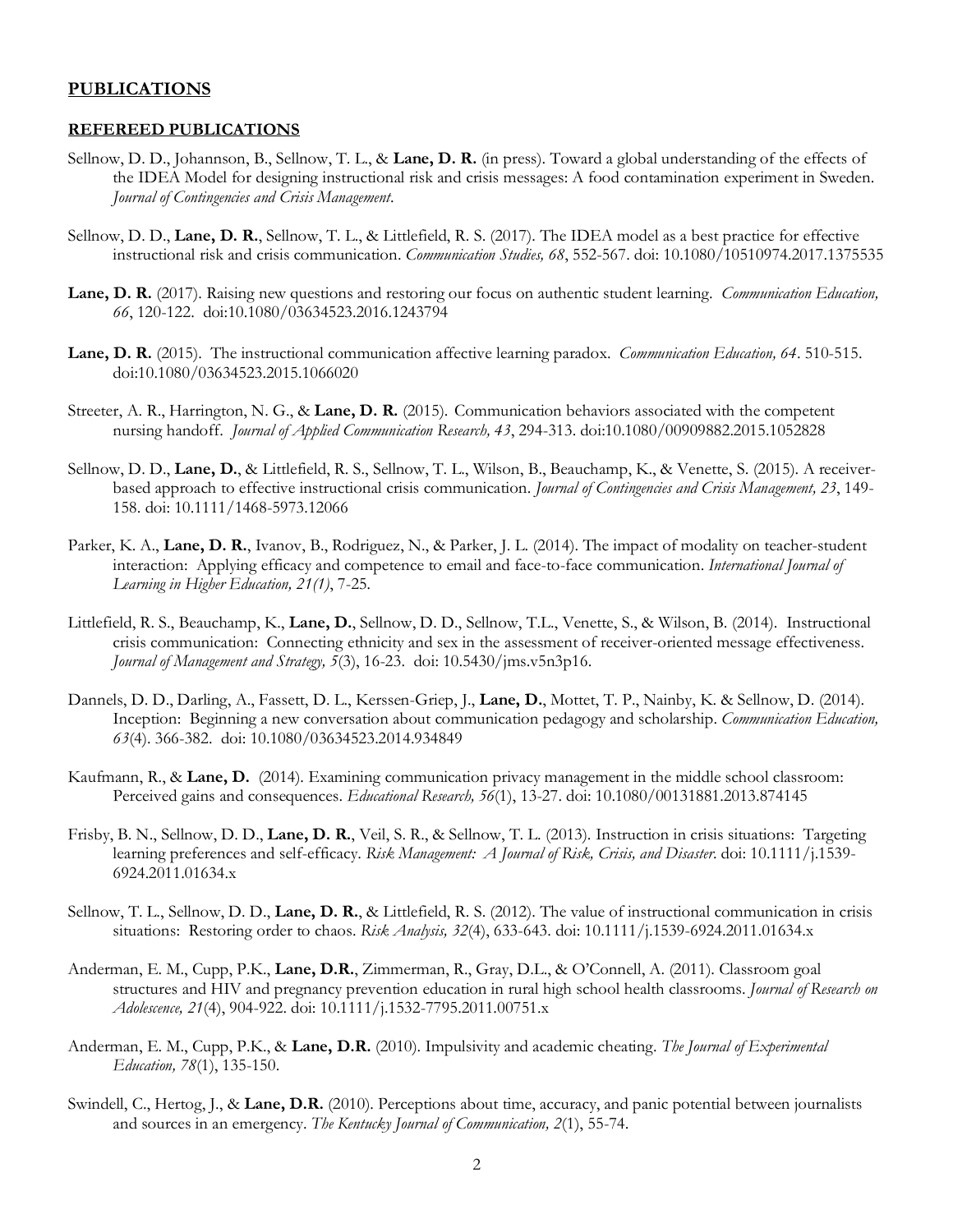- Anderman, E. M., **Lane, D.R**., Zimmerman, R., Cupp, P.K., & Phebus, V. (2009). Comparing the efficacy of permanent classroom teachers to temporary health educators for pregnancy and HIV prevention instruction. *Health Promotion Practice, 10*(4), 597-605. doi: 10.1177/1524839907309375
- **Lane, D. R.** (2008). Teaching skills for facilitating team-based learning. *New Directions in Teaching and Learning*, 55-68.
- Cestone, C. M., Levine, R. E., & **Lane, D. R.** (2008). Peer assessment and evaluation in team-based learning. *New Directions in Teaching and Learning,* 69-78.
- Lu, H. Y., Palmgreen, P. C., Zimmerman, R. S., **Lane, D. R.**, & Alexander, L. J. (2006). Personality traits as predictors of intentions to seek online information about STDs and HIV/AIDS among junior and senior college students in Taiwan. *CyberPsychology & Behavior, 9*, 577-583.
- **Lane, D. R.**, Harrington, N. G., & Donohew, L. (2006). Dimensions and validation of a Perceived Message Cognition Value (PMCV) Scale. *Communication Research Reports, 23*(3)*,* 149-161.
- Harrington, N. G., **Lane, D. R.**, Donohew, R. L., & Zimmerman, R. S. (2006). An extension of the Activation Model of Information Exposure: The addition of a cognitive variable to a model of attention. *Media Psychology, 8*(2)*,* 139-164.
- **Lane, D.R.** (2005). A contemporary history of graduate programs in communication at the University of Kentucky. *Kentucky Journal of Communication, 24*(1), 157-175.
- Harrington, N. G., **Lane, D. R.**, Donohew, L., Zimmerman, R. S., Norling, G., An, J. Cheah, W. H., McClure, L., Buckingham, T., Garofalo, E., & Bevins, C. (2003). Persuasive strategies for effective anti-drug messages. *Communication Monographs, 70*, 16-38.
- Bostrom, R. N., **Lane, D. R.**, & Harrington, N.G. (2002). Creativity and communication: Alternative approaches. *American Communication Journal, 6*.
- **Lane, D.R.** & Shelton, M. W. (2001). The centrality of communication education in classroom computer-mediated communication: Toward a practical and evaluative pedagogy. *Communication Education, 50*, 241-255.
- Grulke, E., Beert, D. & **Lane, D. R.** (2001). The effects of physical environment on engineering team performance: A case study. *Journal of Engineering Education, 90*, 319-330.
- Shelton, M. W., **Lane, D. R.**, & Waldhart, E.S. (1999). Defining rules and roles in instructional contexts: A preliminary assessment of student perceptions. *Communication Research Reports, 16,* 403-412.
- Shelton, M. W., **Lane, D. R.**, & Waldhart, E.S. (1999). A review and assessment of national educational trends in communication instruction. *Communication Education, 48*, 228-237.

### **BOOK CHAPTERS**

- **Lane, D. R.**, Frey, T. K., & Tatum, N. T. (2018). Affective approaches in the instructional context. In M. L. Houser and A. M. Hosek's (Eds.), *Handbook of Instructional Communication: Rhetorical and Relational Perspectives* (2nd ed.) (pp. 223-235). New York: Routledge.
- **Lane, D.R.** (2012). Peer feedback processes and individual accountability in Team-Based Learning. In M. Sweet, & L.K. Michaelsen (Eds.), *Team-Based Learning in the Social Sciences and Humanities: Group Work That Works to Generate Critical Thinking and Engagement* (pp. 51-62)*.* Sterling, VA: Stylus Press.
- **Lane, D.R.**, & Harrington, N.G. (2009). Electromyographic response as a measure of effortful cognitive processing. In M. J. Beatty, K. Floyd, & J. C. McCroskey (Eds.), *Biological dimensions of communication: Perspectives, methods and research* (pp. 117-132)*.* Cresskill, NJ: Hampton Press.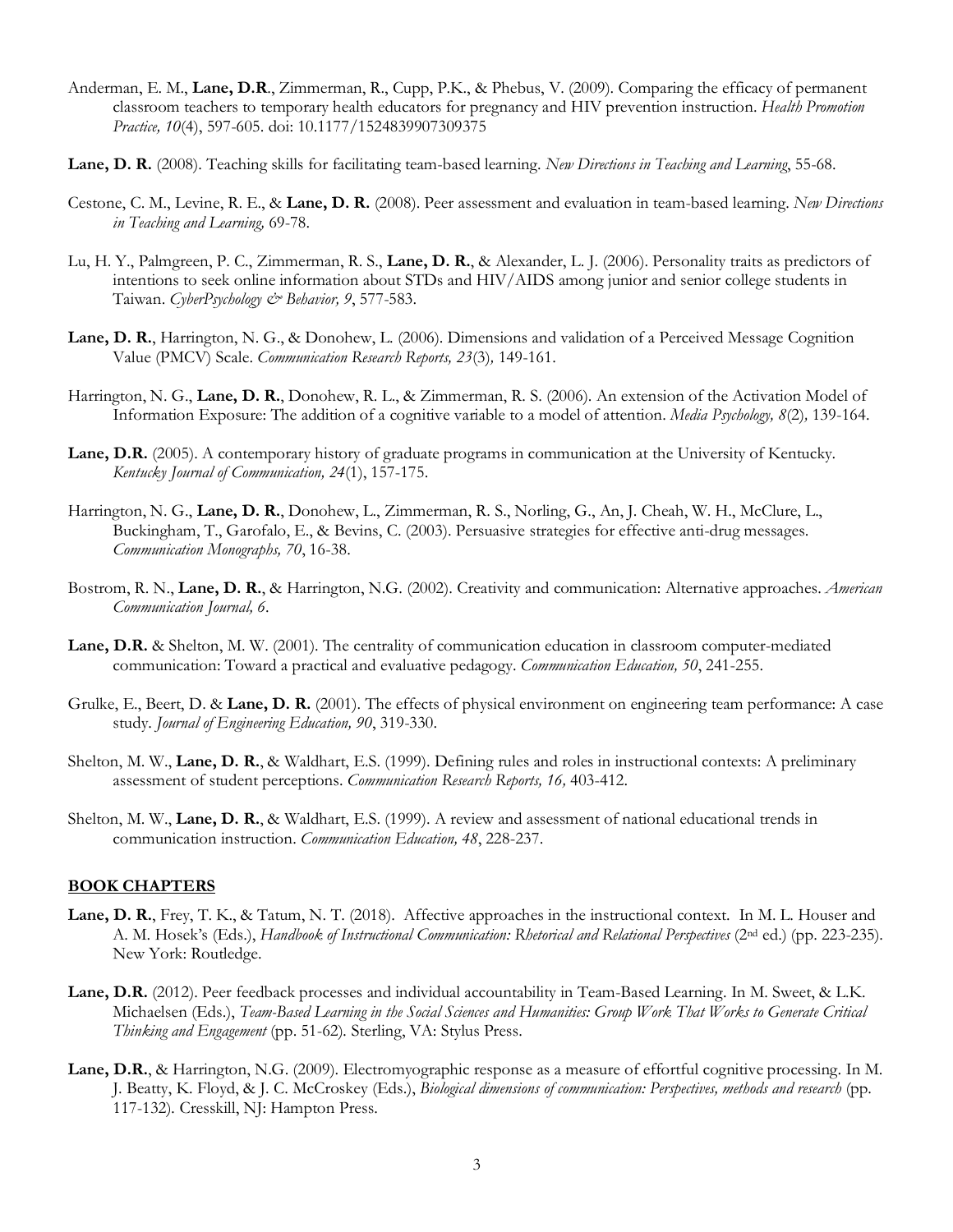- **Lane, D.R.** (2009). Communication with students to enhance learning. In E.M. Anderman & L.H. Anderman (Eds.), *Psychology of classroom learning: An encyclopedia* (pp. 222-227). Detroit: Macmillan Reference USA/Cengage.
- **Lane, D. R.**, Cunconan, T., Friedrich, G., Goss, B., (2009). Systematic desensitization. In J. A. Daly, J. C. McCroskey, J. Ayres, T. Hopf, & D.M. Ayres (Eds.). *Avoiding communication: Shyness, reticence, and communication apprehension* (3rd ed.) (pp. 275-292). Cresskill, NJ: Hampton Press.
- **Lane, D.R.** (2008). Classroom instructional technology. In Wolfgang Donsbach's (Ed.) *The international encyclopedia of communication*. (pp. 500-504). Madden, MA: Blackwell.
- Richmond, V. P., **Lane, D. R.**, & McCroskey, J. C. (2006). Teacher immediacy and the teacher-student relationship. In T. P. Mottet, V. P. Richmond, & J. C. McCroskey (Eds.). *Handbook of instructional communication: Rhetorical and relational perspectives*. Boston: Allyn and Bacon.
- Donohew, R. L., Palmgreen, P., Zimmerman, R. S., Harrington, N. G., **Lane, D. R.** (2003). Health risk takers and prevention. In D. Romer (Ed.), *Reducing adolescent risk: Toward an integrated approach* (pp. 165- 170). Thousand Oaks, CA: Sage.
- Friedrich, G., Goss, B., Cunconan, T., & **Lane, D.** (1997). Systematic Desensitization. In J. A. Daly, J. C. McCroskey, J. Ayres, T. Hopf, & D.M. Ayres (Eds.). *Avoiding communication: Shyness, reticence, and communication apprehension* (2<sup>nd</sup> ed.). Cresskill, NJ: Hampton Press.

### **PUBLISHED INSTRUCTIONAL MATERIALS**

- **Lane, D.R.** (2001). *Interplay Instructor's Manual and Test Bank (8th ed.).* New York: Oxford University Press.
- **Lane, D.R.** (2000). *Interplay Instructor's Manual and Test Bank*. Fort Worth, TX: Harcourt Brace.
- **Lane, D.R.** (2000*). Interpersonal Communication Handbook*. Acton, MA: Tapestry Press.
- **Lane, D. R.,** & Bostrom, R. (1999). *Instructor's Manual to Accompany Communication Research Methods*. Waveland Press.
- **Lane, D. R**. (1993). Gestures: What to do with those things dangling from your arms (variations on a theme). *Nebraska Speech Communication and Theatre Association Journal, 32*, 123-124.
- **Lane, D. R**. (1993). Teachers file: An interactive approach to understanding speaker credibility. *Nebraska Speech Communication and Theatre Association Journal, 32*, 101-102.
- **Lane, D. R**. (1993). Teachers file: A sample public speaking syllabus. *Nebraska Speech Communication and Theatre Association Journal, 32*, 60-66.
- **Lane, D. R.** (1992). A healthy attitude. *Nebraska Speech Communication Association Journal, 31*, 98-99.
- **Lane, D. R.** (1991). Teachers file: An approach to teaching gestures. *Nebraska Speech Communication Association Journal, 30*, 80-81.

### **TECHNICAL REPORT**

**Lane, D. R.**, & Applegate, J. (2001). Helping members find funding is goal of on-line database of grants for communication research. *Spectra, 37*(2), 6*.*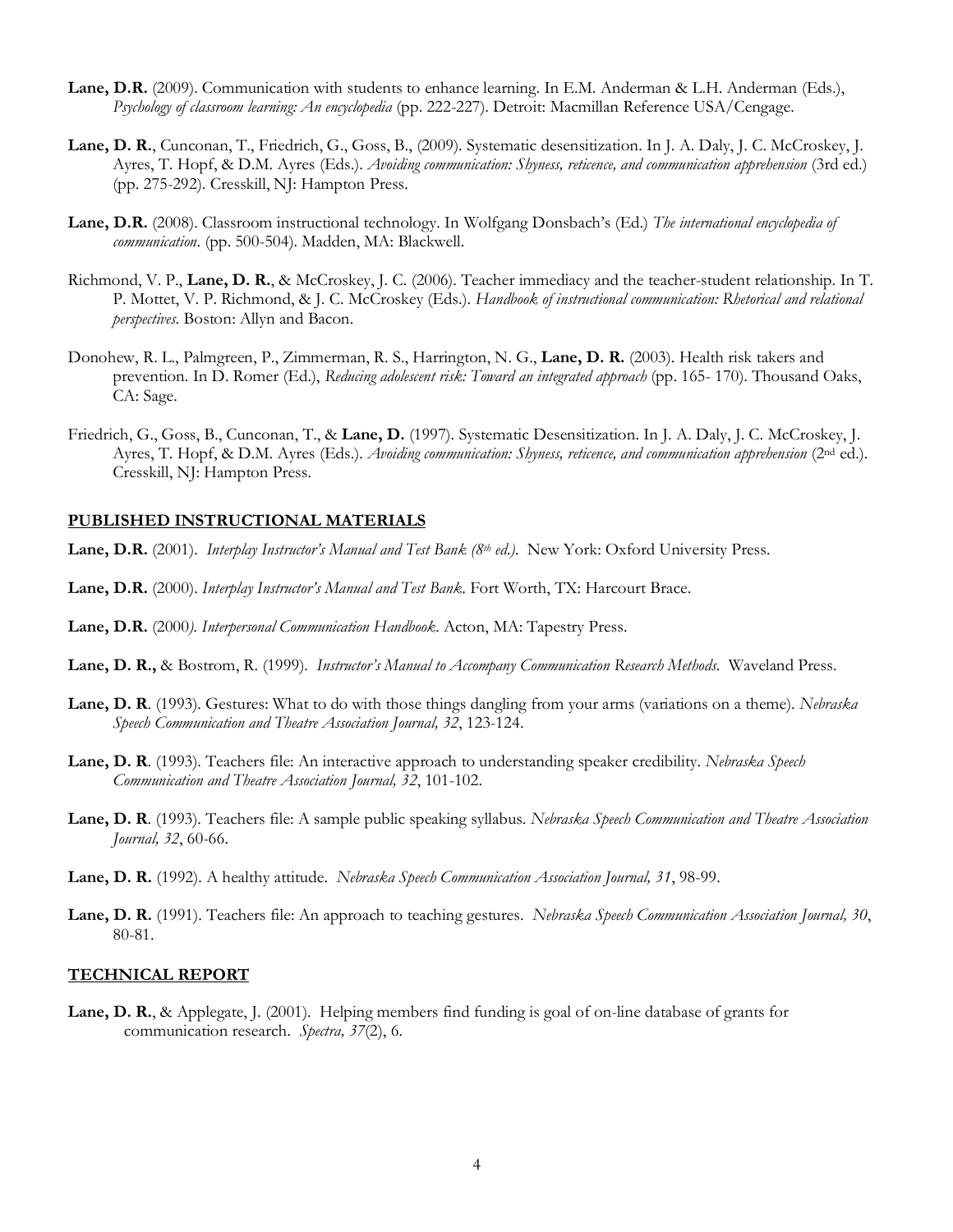### **MANUSCRIPTS UNDER REVIEW**

Zimmerman, R. S., Anderman, E. M, Cupp, P. K., **Lane, D. R.**, Gray, D., & Sanders, M. (under review). The impact of teacher training on the outcomes of an HIV and teen pregnancy prevention program: Results of a cluster randomized controlled trial. *Journal of School Health.* Revised and Resubmitted 12-31-2017.

## **MANUSCRIPTS IN PROGRESS**

- **Lane, D. R.**, Tatum, N., & Frey, T. K. (original research in progress) An Integration and Synthesis of Instructional Communication Research from 1999-2015: Synthesizing 16 years of research in *Communication Education.* To be submitted to *Communication Yearbook.*
- **Lane, D. R.** (textbook in progress). *Doing quantitative social science research (methods without the madness): An introduction for undergraduate students*.

## **FUNDED Research Support**

### *Completed Research Support*

- *Assessing the Effectiveness of Instructional Risk Messages for Effective Hazards for Communication and Risk Perception*, **Co-Investigator**, U.S. Geological Survey, August 17, 2013 to August 16, 2014, **\$199,721**. Deanna Sellnow, Instructional Communication PI. USGS.
- *Commercializing Communication Science: Weather Disaster Messaging Systems*, **Co-Investigator**, National Science Foundation Innovation Corps, March 19, 2012 to May 25, 2012, **\$50,000**. Dan O'Hair, College of Communication and Information, PI. NSF.
- *DEP/DCA Training Innovation Project*, **Principal Investigator**, Kentucky Department of Environmental Protection, Division of Compliance Assistance, January 2012 to June 2013, **\$72,785**. #3049024992.
- *Team Science: Using Team-Based Learning Strategies to Increase Student Success in Science Courses*, **External Evaluator**, National Science Foundation CCLI Phase 1 Exploratory Grant, June 2010 to May 2012, **\$195,472**. Traci Knowles, Chemistry, Bluegrass Community and Technical College, PI. NSF/CCLI.
- *NCFPD: Advancing the Robust Case Study*, **Co-Investigator**, National Center for Food Protection and Defense, September 1, 2010 to June 30, 2014, **\$585,980**. Tim Sellnow, Communication PI. University of Minnesota.
- *DEP/DCA Training Enhancement Project*, **Principal Investigator**, Kentucky Department of Environmental Protection, Division of Compliance Assistance, January 2010 to May 2011, **\$108,141**. #3049023879.
- *Improving School Learning Environments*, **Co-investigator**, National Institute of Nursing Research, September 2002 to June 2007, **\$2,086,866**. Rick Zimmerman, Communication, PI (09/2002-05/2005). Eric Anderman, Education, PI (05/2005-06/2007). R01 NR008379 HHS/NINR.
- *Morgan County Regional Technology Training*, **Primary Evaluator**, Department of Education, Technology Innovation Challenge Grant, September 2001 to December 2004, **\$921,000**. Mark Denomme, Information Technology, PI. Morgan County Fiscal Court.
- *HIV Interventions for Young Appalachian Risk-Takers*, **Co-Investigator**, National Institute of Mental Health, July 1999 to June 2004, **\$2,177,475** (total cost). Rick Zimmerman, Communication, PI. R01 MH061187 NIMH.
- *Communicating Mathematics*, **Assessment Consultant**, National Science Foundation, September 1999 to September 2001, **\$476,500**. Paul Eakin, Mathematics, PI.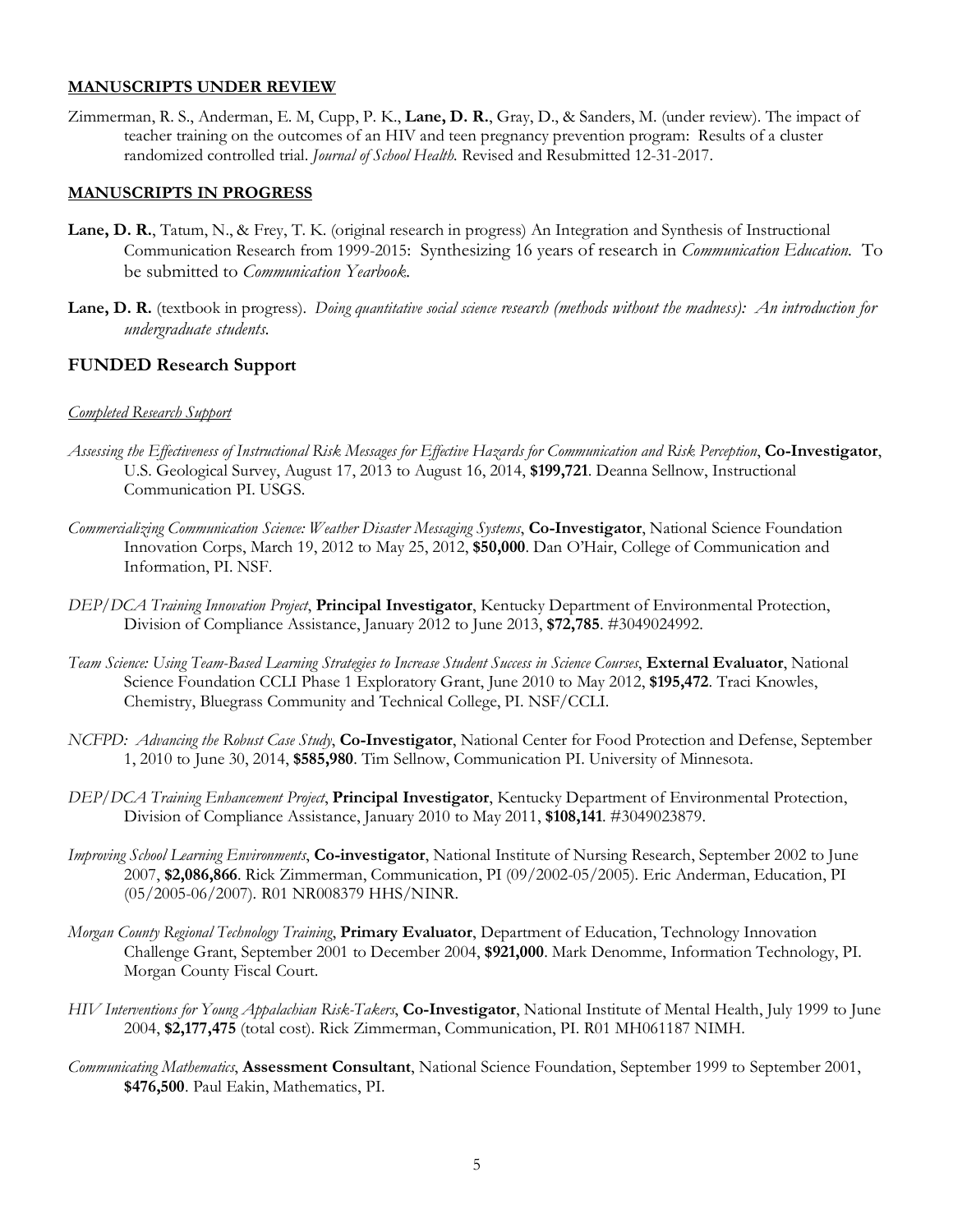- *Persuasive Strategies for Effective Anti-Drug Messages*, **Co-Investigator**, National Institute on Drug Abuse, September 1999 to February 2006, **\$1,677,033**. Lewis Donohew, Communication, PI (09/1999-04/2002). Nancy Harrington, Communication, PI (05/2002-02/2006). R01 DA12490 NIH/NIDA.
- *Shaping the Preparation of Future Social Science and Humanities Faculty*, **Curriculum Steering Committee**, National Communication Association with support of the Council of Graduate Schools and Association of American Colleges and Universities, June 2000 to June 2002, **\$20,000**. Enid Waldhart and Roy Moore, College of Communications and Information Studies, University of Kentucky.
- *Major Research Equipment Proposal for Message Design and Production Equipment,* University of Kentucky Equipment Initiative, January 2002 to February 2002, **\$6,464**. James A. Boling, Acting Vice President for Research, University of Kentucky.

### **GRANT SUBMISSIONS – NOT FUNDED**

- *An Open Source Personalization Platform to Improve Undergraduate Education*, **Co-Investigator**, Bill and Melinda Gates Foundation, September 1, 2014-August 31, 2017, Vince Kellen, Senior Vice Provost for Analytics and Technologies, PI. **\$4,995,789**
- *NSF Data-Intensive Research to Improve STEM Teaching and Learning*, **Co-Investigator**, National Science Foundation, July 1, 2014 to June 30, 2105, **\$ 227,602.00.** Zach Hilt, Chemical Engineering, PI. NSF
- *NRT: SEE (Science, Engineering, and Entrepreneurship) Convergence for the Translation of Bioactive Interfaces into Devices*, **Co-Investigator**, National Science Foundation, September 1, 2014 to August 31, 2019, **\$ 2,997,118.** James Z. Hilt, Chemical and Material Engineering, PI. NSF.

### **CONFERENCE PRESENTATIONS**

- Mazer, J., Boatwright, B., Childers, C., Hunt, S.K., Carpenter, N. Khan, L., Himelboim, I, **Lane, D. R**. (2017, November). *"If You Build It, They Will Post": The Beneficial Applications of Higher Education Institutions Creating and Utilizing Social Analytics Labs*. Panel presented at the Human Communication and Technology Division at the Annual Conference of the National Communication Association, Dallas, TX.
- Tatum, N. T., Frisby, B. N., **Lane, D. R.,** & Bengu, E. (2016, November). *Learner Empowerment Across Cultures: The Influence of Learner Empowerment on Student Outcomes in U.S. and Turkish University Classrooms.* Paper presented at the Instructional Development Division **Top Four Paper** Panel at the Annual Conference of the National Communication Association, Philadelphia, PA
- Frey, T. K., Gaffney, A., & **Lane, D. R.** (2016, November). *Mediated Misbehaviors: The Mediating Effect of Online Classroom Climate on Instructor Misbehaviors, Credibility, and Affective Learning*. Paper presented at the Annual Conference of the National Communication Association, Philadelphia, PA.
- Olson, M. K., & **Lane, D. R.** (2016, November). *Predicting Behavioral and Attitudinal Change from Anti -Marijuana Public Service Announcements Using Need for Sensation and Need for Cognition.* Paper presented at the Annual Conference of the National Communication Association, Philadelphia, PA.
- Williams, G., Sutton, J., **Lane, D. R.,** Burns, W., & Slovic, P. (2015). *Online Risk Talk: An Analysis of Real Time Public Risk Perceptions about Terrorism.* Poster presented at the 40<sup>th</sup> Annual natural Hazards Research and Applications Workshop, Broomfield, CO.
- **Lane, D. R**. (2015, November). *Moving Beyond the College Classroom: Embracing and Exploring Instructional Communication in Risk and Crisis Contexts*. Panel presented at the Annual Conference of the National Communication Association, Las Vegas, NV.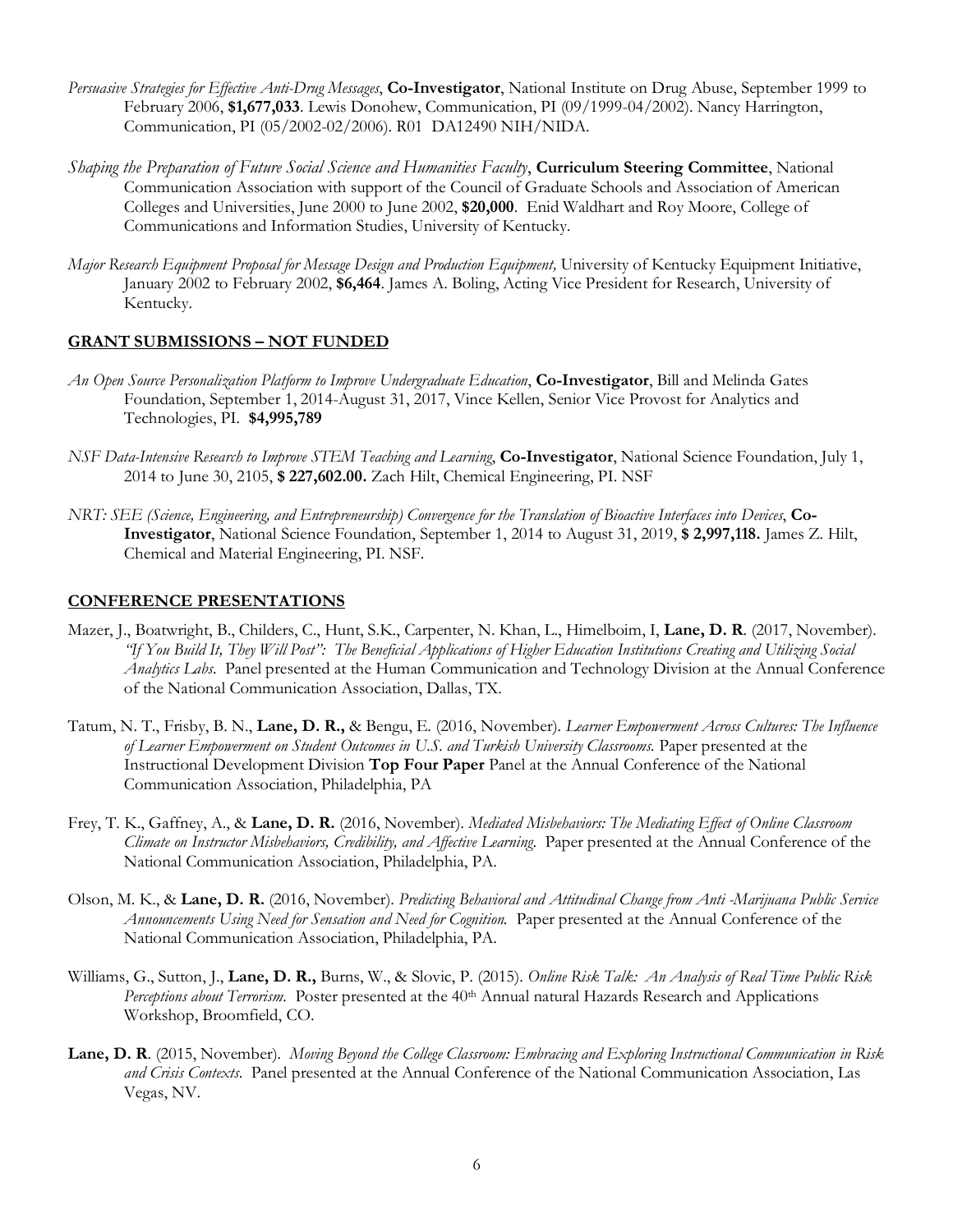- Wilson, B., Sellnow, T. L., & **Lane, D. R.** (2015, February). *Positive Outcomes through Message Convergence: Testing Converging Multimodal Messages in a Health Crisis.* Paper presented at the Health Communication Interest Group **Top Four Paper Panel** of the Western Communication Association, Spokane, WA.
- Dannels, D. P., Darling, A. L., Fassett, D. L., Kerssen-Griep, J., **Lane, D. R**., Mottet, T. P., Myers, S. A., Nainby, K., Sellnow, D., Witt, P. (2014, November). *Just what IS vexing about communication and instruction? Inviting the past to inform new directions in communication and instruction research*. Panel presented at the Annual Conference of the National Communication Association, Chicago, IL.
- Littlefield, R.S., **Lane, D. R.**, Beauchamp, K., Sellnow, D., Sellnow, T. L., Wilson, B., & Venette, S. J. (2013, November). *Instructional crisis communication: Connecting ethnicity and gender in the assessment of receiver-oriented message effectiveness.* Paper presented at the Public Relations Division **Top Paper Panel** of the National Communication Association, Washington, DC.
- Kaufmann, R., & **Lane, D. R.** (2013, November). *Extending communication privacy management to middle schools: Managing boundaries and building relationships.* Paper presented to the Interpersonal Communication Division at the Annual Conference of the National Communication Association, Washington, DC.
- Dannels, D. P., Darling, A. L., Fassett, D. L., Kerssen-Griep, J., **Lane, D. R**., Mottet, T. P., Nainby, K., Sellnow, D., & Witt, P. (2013, November). *From vision to projects: Building new work from old connections in communication and instruction*. Panel presented at the Annual Conference of the National Communication Association, Washington, DC.
- Lane, D. R. & Sabetta, T. J. (2013, September). *(Re)modeling communication curriculum for 21<sup>st</sup> century student success: Challenges, opportunities, and innovations*. Interactive workshop presented at the Kentucky Communication Association Conference, Jenny Wiley State Resort Park, Prestonsburg, KY.
- Cupp, P., Applegate, J., **Lane, D. R.**, Hart, J., D'Silva, M., Leichty, G. (2013, April). *A tribute to the life and work of Dr. Robert Bostrom*. Interactive panel presented at the 83rd Annual Convention of the Southern States Communication Association Conference, Louisville, KY.
- **Lane, D. R.** (2013, April). *Communication assessment: Models, metrics and measured improvement*. Paper presented at the 83rd Annual Convention of the Southern States Communication Association Conference, Louisville, KY.
- Dannels, D. P., Darling, A. L., Fassett, D. L., **Lane, D. R**., Mottet, T. P., Myers, S. A., Nainby, K., & Witt, P. (2012, November). *Big questions and big opportunities: Building new COMMunities of scholarship in communication and instruction*. Panel presented at the Annual Conference of the National Communication Association, Orlando, FL.
- **Lane, D. R.**, Wagoner, R., Youngbluth, S., & Chastain, M. (2012, September). *Communication assessment*. Panel presented at the Kentucky Communication Association Conference, General Butler State Resort Park, Carrollton, KY.
- **Lane, D. R.**, Proctor, R., Deeley-Wilhite, M., & McNally, J. (2012, September). *Teachers with Tales*. Panel presented at the Kentucky Communication Association Conference, General Butler State Resort Park, Carrollton, KY.
- Knowles, T., Mueller, C. Liles, T., Davis, D., & **Lane, D. R.** (2012, March). *Using Team-Based Learning Strategies to Increase Student Success in Majors' Science Courses.* Paper presented at the 11th National Team-Based Learning Conference, St. Petersburg, FL. (Refereed). Retrieved online: http://www.teambasedlearning.org/Default.aspx?pageId=1170516
- Streeter, A. R., Harrington, N. G., & **Lane, D. R.** (2011, November). *What nurses say: Communication behaviors associated with the competent nursing handoff.* Paper presented at the Annual Convention of the National Communication Association, New Orleans, LA.
- Sellnow, T.L. Veil, S.R., Seeger, M.W., Sellnow, D.D., & **Lane, D. R.** (2011, October). *Instructing self-organization: Message tailoring in the chaos of food safety recalls.* Paper presented at the International Conference on Crisis Communication, Aahus, Denmark.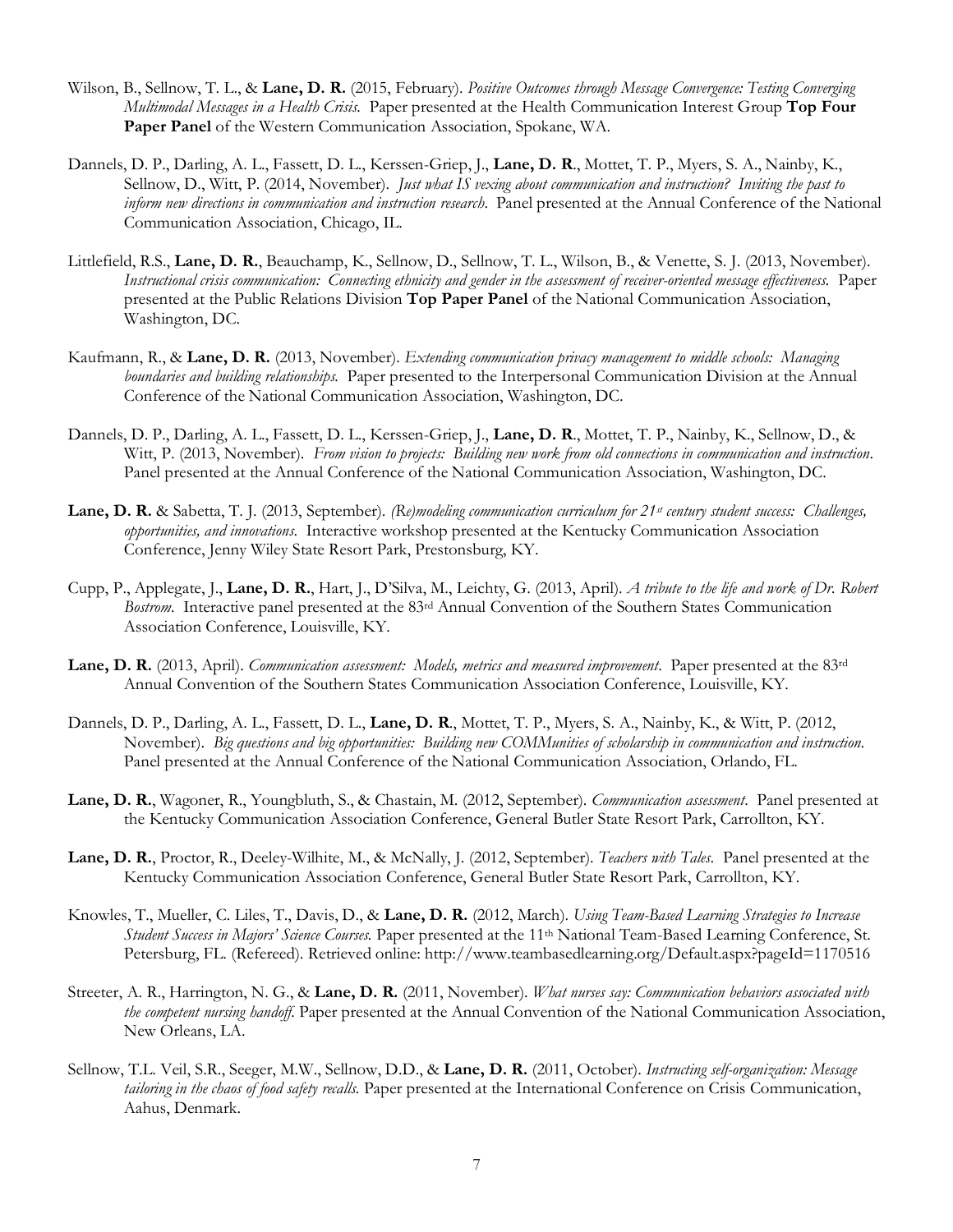- Frisby, B. N., Sellnow, D. D., Sellnow, T. L., **Lane, D. R.**, Veil, S. R. (2011, May). *Instructional Messages in Times of Crisis: Targeting Learning Preferences and Self-Efficacy.* Paper presented at the annual conference of the International Communication Association, Boston, MA.
- **Lane, D. R.**, & Cupp, P. K. (2011, May). *Improving school learning environments to optimize student outcomes*. Paper presented at the 7th Annual Faculty Development Workshop sponsored by the University of Kentucky College of Nursing.
- Veil, S. R. Frisby, B. N., **Lane, D. R.**, Sellnow, T. L, Sellnow, D. D. (2011, April). *Designing Effective Media Messages for Crisis, Risk, and Health Communication*. Paper presented at the 1st biennial D.C. Health Communication Conference, Fairfax, VA.
- **Lane, D. R.**, & Koles, P. G. (2011, March). *Improving Feedback and Individual Accountability in Peer Evaluations*. Paper presented at the 10th National Team-Based Learning Conference, Las Vegas, NV.
- Sabetta, T. J., & **Lane, D. R.** (2010, September). *A New Model of General Education*. Paper presented at the Kentucky Communication Association Conference, Jenny Wiley State Resort Park, Prestonsburg, KY.
- Sellnow, T., Sellnow, D. D., **Lane, D. R.**, & Littlefield, R. (2010, May). *The value of instructional communication in crisis situations: Restoring order to chaos.* Paper presented at the International Communication Association, Singapore.
- **Lane, D. R.** (2010, November). *(Re)conceptualizing 21st century learning: Pedagogical priorities for instructional communication*. Paper presented at the Annual Conference of the National Communication Association, San Francisco, CA.
- Parker, K., **Lane, D. R.**, Ivanov, B., Rodriguez, N., & Parker, J. L. (2010, November). *The impact of modality on teacher-student interaction: Applying efficacy and competence to email and face-to-face communication.* Paper presented at the National Communication Association, San Francisco, CA.
- Anderman, E. M., Cupp, P. K., **Lane, D. R.**, Zimmerman, R., Gray, D., & O'Connell, A. (2010, September). *Motivation and prevention of HIV and pregnancy during adolescence.* Paper presented at the 11th International Conference on Education Research, Seoul, South Korea.
- Gleason, J., & **Lane, D. R.** (2009, November). *Interactivity redefined: A first look at Outcome Interactivity Theory.* Paper presented at the National Communication Association, Chicago, IL.
- **Lane, D. R.** (2009, November). *The dissertation as product of stability and change: Experiences of graduate education, mentoring, and being mentored.* Panel presented at the National Communication Association, Chicago, IL.
- **Lane, D. R.,** Harrington, N.G., & Johnson, S. (2008, November). *Web-based strategies for research subject recruitment.* Paper presented at the Annual Convention of the National Communication Association, San Diego, CA.
- Lane, D. R. (2008, November). *Unconventional wasted time and disappointment: Teaching and learning trial and error*. Paper presented at the Annual Convention of the National Communication Association, San Diego, CA.
- Human, R., & **Lane, D.R.** (2008, November). *Virtually friends in cyberspace: Explaining the migration from FtF to CMC relationships with electronic propinquity theory*. Paper presented at the Annual Convention of the National Communication Association, San Diego, CA.
- **Lane, D. R., &** Sellnow, D. D. (2008, September). *Reflections on the future of communication education research: Examining the status of instructional communication as a doctoral specialty in U.S. universities*. Paper presented at the 77th Annual Conference of the Kentucky Communication Association (Joint with Tennessee Communication Association), Montgomery Bell State Resort Park, Burns, TN.
- **Lane, D. R.** (2007, November). *Unexpected outcomes when worlds collide: Pedagogical implications for communication across the engineering curriculum.* Paper presented at the 93<sup>rd</sup> Annual Convention of the National Communication Association, Chicago, IL.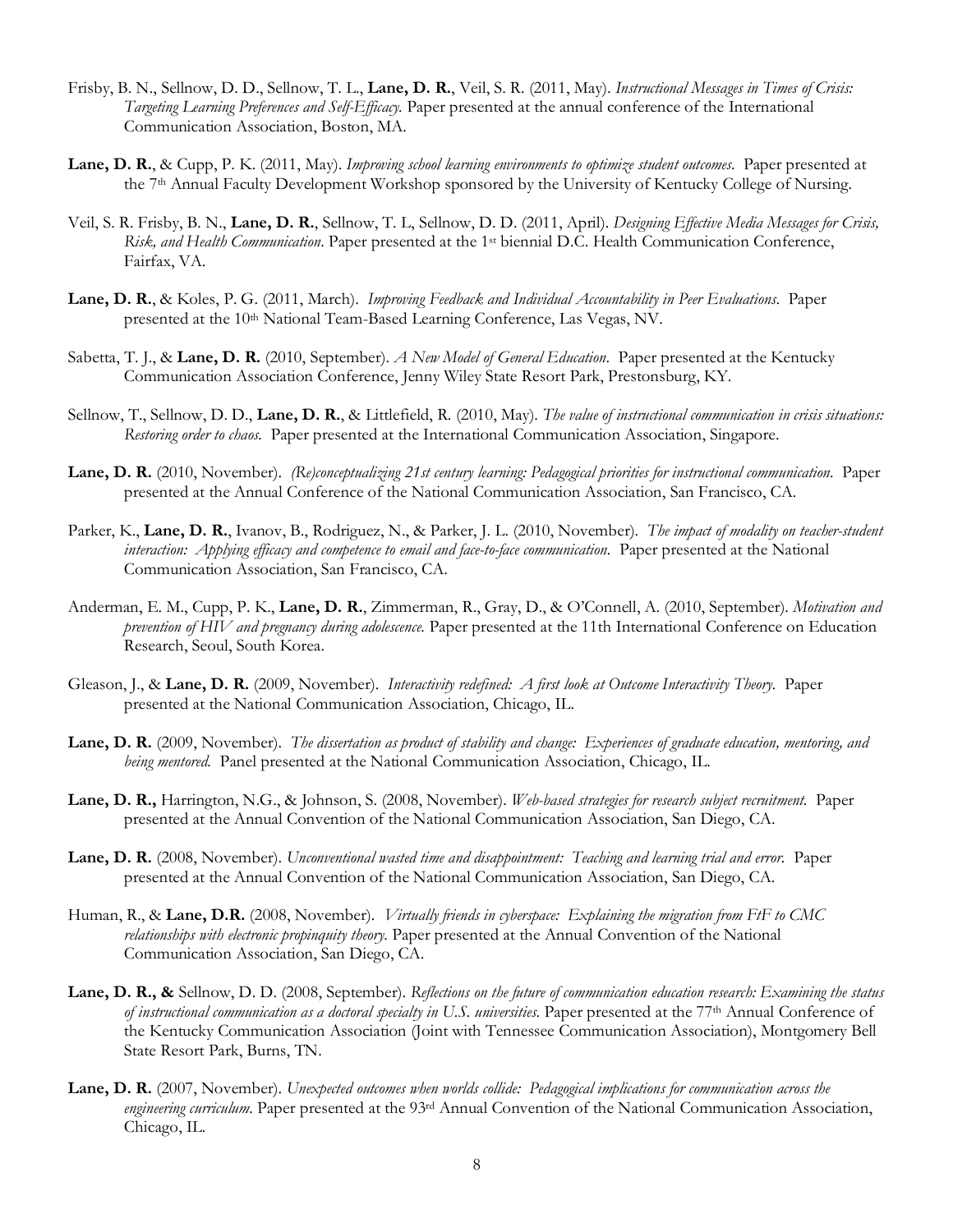- Swindell, C., Hertog, J., & **Lane, D.R.** (2007, September). *Perceptions about time, accuracy, and panic between journalists and sources in an emergency*. Paper presented at the 76<sup>th</sup> Annual Conference of the Kentucky Communication Association, General Butler State Resort Park, Carrolton, KY.
- **Lane, D. R.** (2007, June). *Peer evaluation in TBL: A student-developed approach to the assessment of peer evaluation in medical education*. Paper presented at the 6<sup>th</sup> Annual Team-Based Learning in Medical & Health Sciences Education Conference, Vancouver, BC.
- Yost, S. A., & **Lane, D. R.** (2007, April). *Implementing a problem-based multi-disciplinary civil engineering design capstone: Evolution, assessment, and lessons learned with industry partners*. Paper presented at the American Society for Engineering Education Southeastern Section Annual Conference, Louisville, KY.
- **Lane, D. R.**, Sabetta, T., & Kell, C. (2007, March). *The role of state communication associations in the digital age: Exploring the Kentucky Communication Association as a case study*. Paper presented at the 77th Annual Convention of the Southern States Communication Association, Louisville, KY.
- **Lane, D. R.**, Long, K., Beebe, S. & McCroskey, J. (2006, November). *The administrative scholar: Balancing administrative responsibilities with teaching, research, and service.* Panel presented at the Annual Conference of the National Communication Association, Boston, MA.
- **Lane, D. R.**, & Trader, R. (2006, November). *Engineering Feedback: A Student-Developed Approach to the Assessment of Peer Evaluation in Civil Engineering.* Paper presented at the Annual Conference of the National Communication Association, Boston, MA.
- Lu, H., Palmgreen, P., Zimmerman, R. S., & **Lane, D. R.** (2006, November). *Toward an understanding of the displacement/supplement effect of STD and HIV/AIDS information source selection: A study of Taiwanese junior and senior college students.* Paper presented at the Annual Conference of the National Communication Association, Boston, MA.
- Kelly, T.H., Harrington, N.G**., Lane, D.R**., Zimmerman, R.S., Lederer, K.M. And Martin, C.A. (2006, August). *Experimental analysis of the effects of targeted media-based prevention messages on marijuana use by high-sensation and cognitionseeking young adults*. Paper presented at the American Psychological Association, New Orleans, LA.
- Cupp, P.K., Zimmerman, R., Anderman, E.M., & **Lane, D.** (2006, July). *Modifying an evidence-based curriculum: A field example.* Paper presented at ETR Summer Institute, San Jose, CA.
- Anderman, E.M., Cupp, P.K., **Lane, D**., Remer, R., & Shukla, S. (2006, June). *Relations of classroom goal structures to changes in self-efficacy beliefs in pregnancy/HIV prevention programs for adolescents*. Paper presented at the Self Conference, Ann Arbor, MI.
- Yost, S. A., **Lane, D.R.**, & Blandford, G. (2006, June). *RATS: Students working in teams, do they really benefit?* Paper presented at the American Society for Engineering Education Annual Conference and Exposition, Chicago, IL.
- Cupp, P., Anderman, E.M., Zimmerman, R., & **Lane, D.** (2006, May). *Collaborating to improve health education delivery in classrooms*. Paper presented at the Mid-year Scientific Conference for the Society of Public Health Education Scientific Meeting (SOPHE), Las Vegas, NV.
- **Lane, D. R.**, & Cavendish, S. (2006, April). *Integrating Communication Across the Engineering Curriculum.* Paper presented at the 76th Annual Convention of the Southern States Communication Association, Dallas-Addison, TX.
- **Lane, D. R.** (2006, April). *Cross-Disciplinary Innovative Strategies for Assessing Engineering Communication Competencies: A Case Study Exploring Communication Competencies in a Civil Engineering Capstone Curriculum. Paper presented at the 76<sup>th</sup>* Annual Convention of the Southern States Communication Association, Dallas-Addison, TX.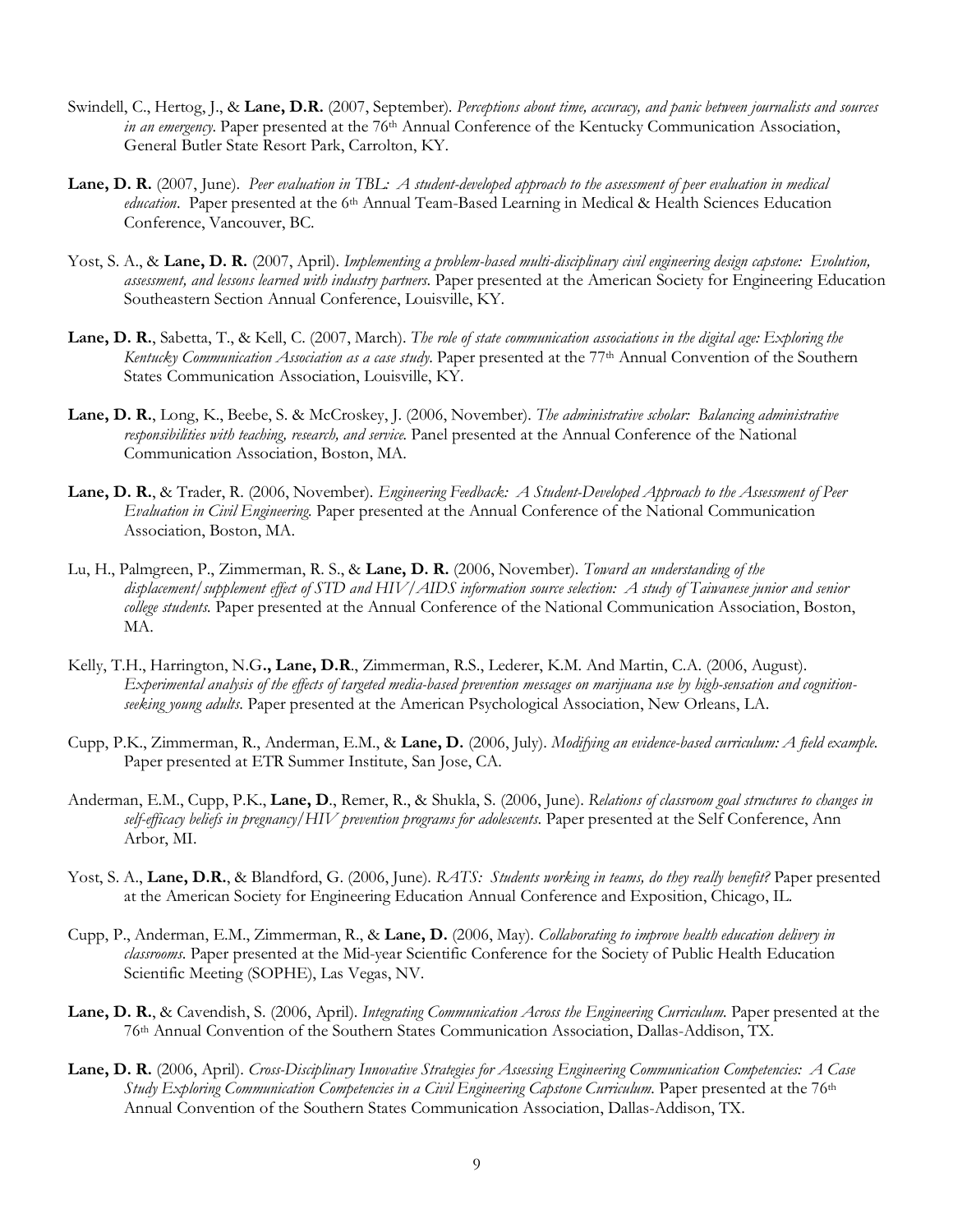- **Lane, D. R.** (2005, November). *Enabling Engineering Communication Competencies: Results of a Comprehensive Needs Assessment Program at the University of Kentucky.* Paper presented at the Annual Convention of the National Communication Association, Boston, MA.
- **Lane, D. R.,** & Harrington, N. G. (2005, November). *Electromyographic response as a measure of effortful cognitive processing.* Paper presented at the Annual Convention of the National Communication Association, Boston, MA.
- Harrington, N. G., & **Lane, D. R.** (2005, July). *Engaging adolescents with tailored multimedia technology to enhance interventions.*  Paper presented at the Tailoring Health Messages conference, Monte Verita, Switzerland.
- Harrington, N. G**.**, **Lane, D. R**., Zimmerman, R. S., Bevins, C. C., Fraze, T. K., & Harris, M. S. (2005, June). *Targeted computer-based anti-marijuana prevention strategies for adolescents.* Poster presented at the College of Problems on Drug Dependence satellite conference, Orlando, FL.
- Harrington, N. G., **Lane, D. R**., Zimmerman, R. S., Lederer, K. M., Martin, C. A., & Kelly, T. H. (2005, June). *The effects of targeted media-based prevention messages on marijuana use by high sensation and high cognition seeking young adults.* Poster presented at the College of Problems on Drug Dependence convention, Orlando, FL.
- Anderman, E.M., Zimmerman, R., Waitkus, M., **Lane, D**., & Cupp, P.K. (2005, May). *Enhancing adolescents' valuing of HIV/pregnancy prevention*. Poster presented at the annual meeting of the American Psychological Association, Washington D.C.
- Anderman, E.M., Zimmerman, R., Cupp, P.K., & **Lane, D**. (2005, May). *Examining the effects of teacher identity on motivation and learning in health classrooms*. Poster presented at the annual meeting of the American Psychological Association, Washington D.C.
- **Lane, D. R.**, Hertog, J. K., & Waldhart, E. S. (2003, May). *Investigating Diversity and Multicultural Borderlands in Graduate Communication Classrooms: Evaluation of a PFCF Curriculum.* Presentation at the 53<sup>rd</sup> Annual Meeting of the International Communication Association, San Diego, CA.
- Harrington, N. G., **Lane, D. R**., Donohew, L., Zimmerman, R. S., Norling, G. R., Cheah, W. H., McClure, L., & Bevins, C. (2003, May). *Improving Persuasive Strategies for Media-based Health Campaigns.* Paper presented at the Annual Convention of the International Communication Association, San Diego, CA.
- **Lane, D. R.**, & Waldhart, E. S. (2003, February). *Investigations of Learning Teams as Innovative Instructional Strategies: Putting Communication in Action to Extend the Scholarship of Teaching and Learning*. Workshop presented at the Innovations in Higher Education: Exploring the Scholarship of Teaching and Learning Conference, Berea, KY.
- **Lane, D. R.** (2002, November). *An overview and rationale for learning teams. The pedagogy of learning teams: Engaging students with the instructional material.* Presentation at the 88th Annual Meeting of the National Communication Association, New Orleans, LA.
- **Lane, D. R.** (2002, November). *Moving beyond glorified high-tech correspondence schools: Strategies and instruments to assess the value and impact of distance education.* Presentation at the 88th Annual Meeting of the National Communication Association, New Orleans, LA.
- **Lane, D. R.**, Waldhart, E., Bryant, R., Feeney, G., & Kegley-Wilson, V. (2001, September). *Dialogue on Developing and Assessing Communication Competencies in Oral Communication Skills Courses*. Presentation at the Kentucky Communication Association Conference, Kentucky Dam Village, Kentucky.
- **Lane, D. R.**, Waldhart, E., Giradelli, D., Wills, D., Kegley-Wilson, V., & Wall, C. (2001, September). *Preparing future communication faculty (PFCF) for the 21st century: Creating and developing institutional partnerships across state associations.* Presentation at the Kentucky Communication Association Conference, Kentucky Dam Village, Kentucky.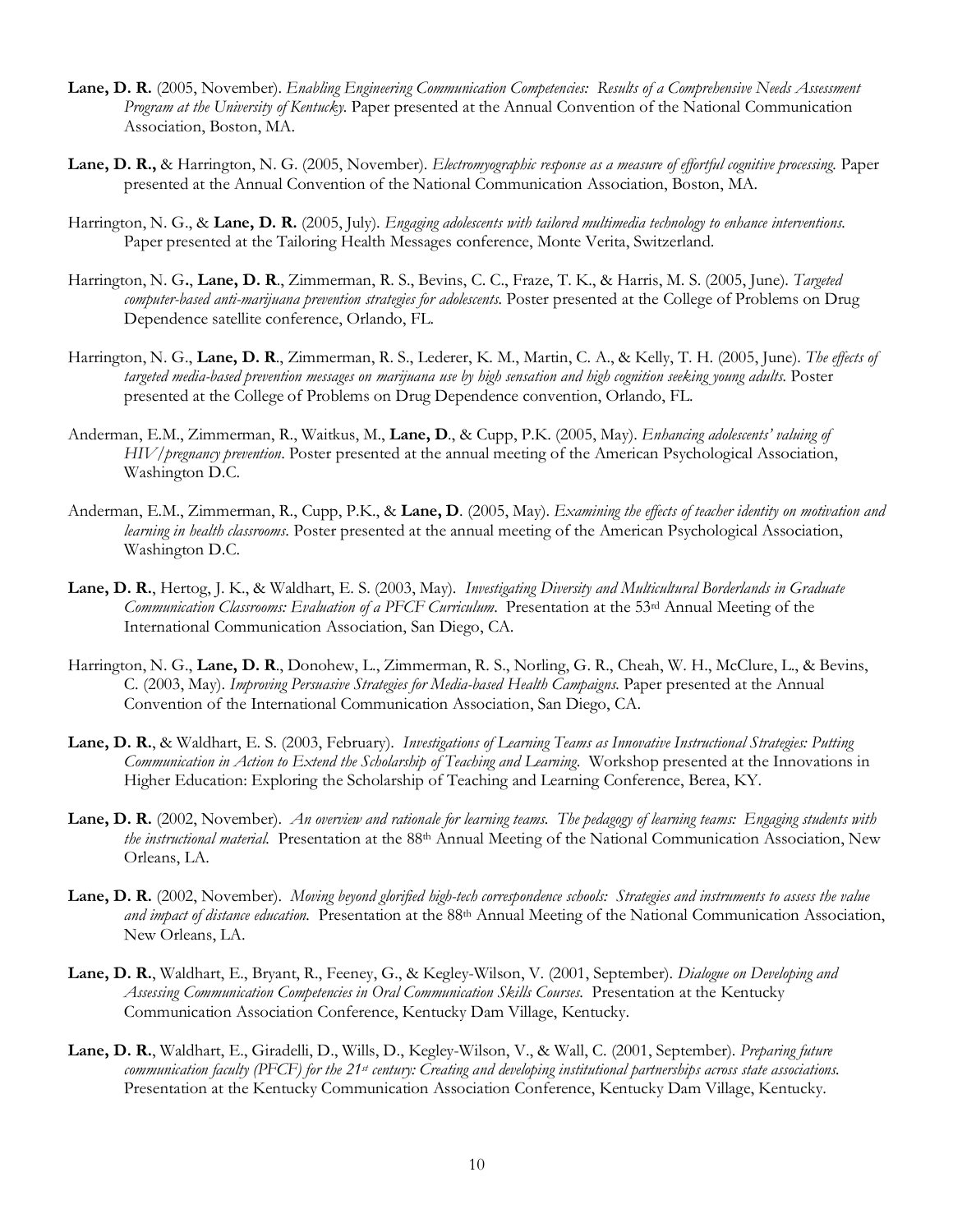- **Lane, D. R.** (2001, June). *Documenting the "value-added" benefits of PFF to graduate students and giving recognition for PFF achievements*. Presentation at the Preparing Future Faculty (PFF 4) Summer Working Conference for Social Sciences and Humanities, Boston, Massachusetts. Preparing Future Faculty Programs of the Association of American Colleges & Universities and Council of Graduate Schools.
- **Lane, D. R.** (2001, May). *College students and learning teams: From sage on the stage to guide on the side.* Presentation at the 51st Annual Conference of the International Communication Association, Washington, D.C.
- **Lane, D.R.** (2000, November). *Extramural funding for communication research: Preliminary results of NCA funding survey.*  Presentation at the National Communication Association Conference, Seattle, Washington.
- Shelton, M.W., & **Lane, D. R.** (2000, November). *The centrality of communication education in classroom computer-mediated communication: Toward a practical and evaluative pedagogy.* Paper presented at the National Communication Association Conference, Seattle, Washington.
- **Lane, D. R.** (2000, August). *Teachnology and Webagogy in Support of Research Methods Courses: Informational, Supplemental, Dependent, and Fully Webbed Applications*. Paper presented at the AEJMC Phoenix Conference, Communication Theory and Methodology and Communication Technology and Policy Divisions, Phoenix, Arizona.
- **Lane, D. R.** (2000, February) *From the PhD to the AARP: Encouraging multiple forms of scholarly excellence.* Paper presented at the American Association for Higher Education (AAHE) 8<sup>th</sup> Annual Conference on Faculty Roles & Rewards, New Orleans, Louisiana.
- Grulke, E., Beert, D. & **Lane, D. R.** (1999, December). *Collaborative learning environments: A study of team performance in a model setting.* Paper presented at the Symposium for Learning Centered Environments: Defining Space in the New Millennium, Blacksburg, Virginia.
- Shelton, M. W., **Lane, D. R.**, & Waldhart, E.S. (1999, November). *Defining rules and roles in instructional contexts: A preliminary assessment of student perceptions.* Paper presented at the National Communication Association Conference, Chicago.
- Donohew, L., Harrington, N., Zimmerman, R., & **Lane, D. R.** (1999, May). *Persuasive strategies for effective anti-drug messages.* Paper presented at the International Communication Association Conference, San Francisco.
- Finn, T. A. & **Lane, D. R.** (1998, July). *A theoretical framework for organizing communication and information systems.* Paper presented at the International Communication Association Conference, Jerusalem. **(ICA Communication and Technology Top Paper Award).**
- **Lane, D. R.** & Finn, T. A. (1998, April). *Organizing communication and information systems: Applications of a new theoretical framework.* Paper to be presented at the Central States Communication Association Conference, Chicago.
- **Lane, D. R.** (1997, November*). Expanding the walls of the communication classroom: Experiences with on-line communication.* Paper presented at the Speech Communication Association Conference, Chicago, IL.
- **Lane, D. R.**, Cunconan, T. M., & Friedrich, G. W. (1997, November). *Designing a context-free measure of teacher concerns: Preliminary evidence concerning reliability and validity*. Paper presented at the Speech Communication Association Conference, Chicago, IL.
- **Lane, D. R.** (1997, April) *The use of permanent learning teams in teaching introductory communication courses: Assessing the impact of communication on learning*. Paper presented at the Southern States Communication Association Conference. Savannah, Georgia.
- **Lane, D. R.** (1996, November). *An introduction to some young scholars in the field*. Paper presented at the Speech Communication Association Conference, San Diego, CA.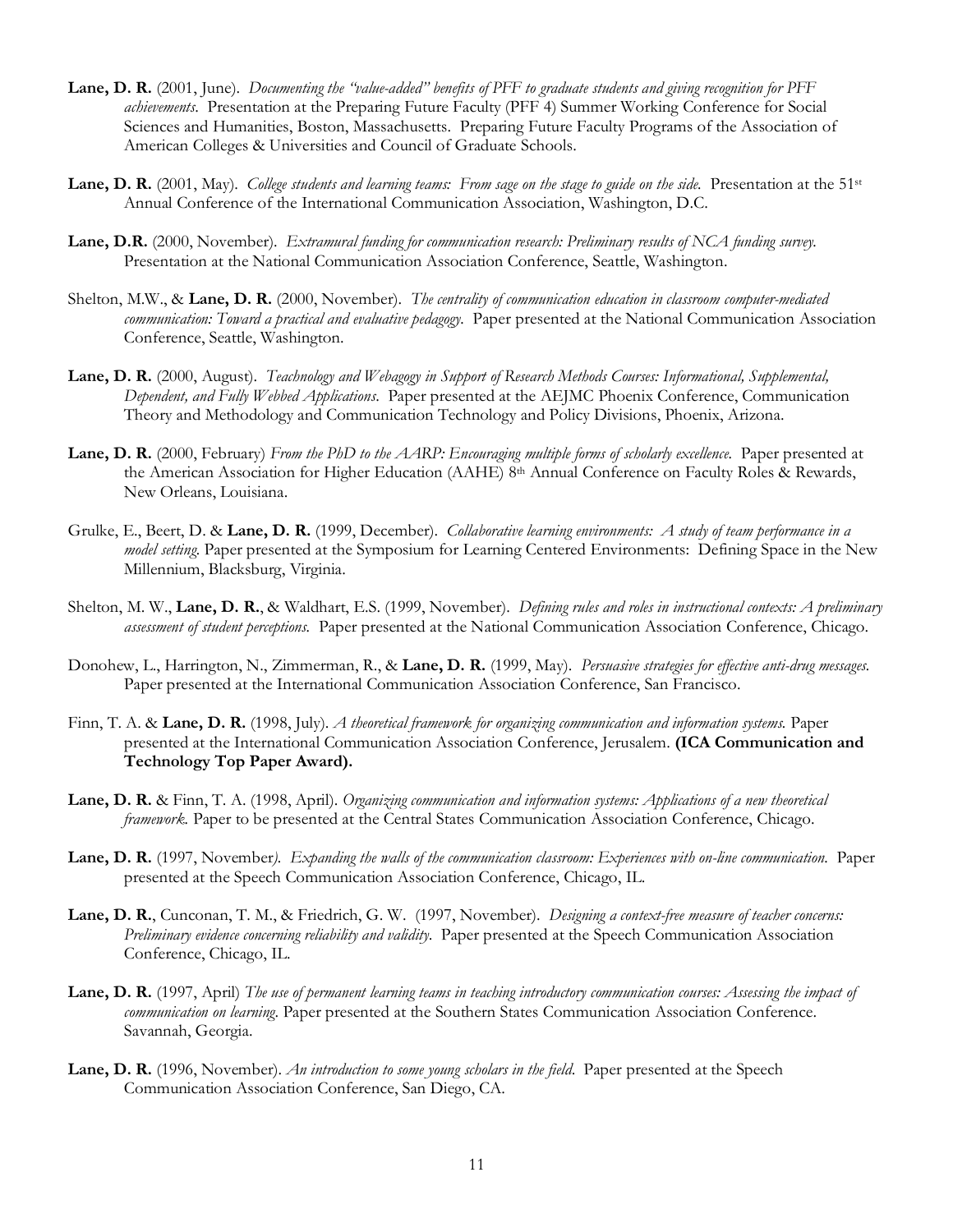- **Lane, D. R.**, McCroskey, L. L., & O'Brien, M. W. (1996, May). *Obtaining classroom goals: Revisiting the impact of student involvement and perceived teacher immediacy on affective and cognitive learning*. Top Paper presented at the International Communication Association Conference, Chicago, IL. **(Robert J. Kibler Research Award for Top Student Paper).**
- Cunconan, T. M., Halone, K. K., & **Lane, D. R.** (1995, April). *Assimilating individuals into academic cultures: Organizational training for graduate student socialization*. Paper presented at the Central States Communication Association Conference, Indianapolis, IN.
- **Lane, D. R.** (1995, March). *Charles R. Berger: Developmental theories of power, dominance, and plan adaptation in interpersonal communication*. Paper presented at the Sooner Communication Conference, Norman, OK.
- **Lane, D. R.** (1995, February). *Metaphysics, communication, and power: The search for truth. Understanding the tapestry: The dynamic interplay between communication, metaphysics, and power*. Paper presented at the Western States Communication Association Conference, Portland, OR.
- **Lane, D. R.** (1994, November). *Organizational change in process: An applied communication intervention*. Paper presented to the Applied Communication Division at the Speech Communication Association Conference, New Orleans, LA.
- **Lane, D. R.** (1994, November*). Experiential learning in intercultural communication classes in higher education: Part II – Dissemination of technology-assisted learning activities.* Paper presented to the International and Intercultural Division at the Speech Communication Association Conference, New Orleans, LA.
- **Lane, D. R.** (1994, November). *Experiential learning in a computer-mediated communication context: Part I – Connecting intercultural communication, learning and technology*: Paper presented to the International and Intercultural Division at the Speech Communication Association Conference, New Orleans, LA.
- **Lane, D. R.** (1994, November). *Magic with myths: The value of storytelling in the K-12 curriculum.* Paper presented to the K-12 Division of the Speech Communication Association Conference, New Orleans, LA.
- **Lane, D. R.** (1994, October). *Teaching in the 1990's: A high-tech approach utilizing multimedia*. Paper presented at the Interconnect '94 Teaching, Learning and Technology Conference, OSU-Okmulgee, OK.
- **Lane, D. R.** (1994, October). *Connecting with teaching, learning, and technology: Using the Internet to access cultures and the global village.* Paper presented at the Interconnect '94 Teaching, Learning and Technology Conference, OSU-Okmulgee, OK.
- **Lane, D. R.** (1994, October). *Computer-mediated communication in the classroom: Asset or liability?* Paper presented at the Interconnect '94 Teaching, Learning and Technology Conference, OSU-Okmulgee, OK.
- **Lane, D. R.** & Lawson, G. M. (1994, April). *Investigating examples as techniques to facilitate learning*. Top Paper presented at the Instructional Development Division of the Central States Communication Association Conference, Oklahoma City, OK. **(Top Three Paper)**

### **INVITED PRESENTATIONS**

- **Lane, D. R.** (2015, June 10). *DOJ Office on Violence Against Women Campus Training and Technical Institute*. Arlingon, VA.
- **Lane, D. R.** (2015, October 15). *TED Talk for CI-Connect*, Lexington, KY.
- **Lane, D. R.** (2015, February 25). *DOJ Office on Violence Against Women Campus Training and Technical Institute*. Arlingon, VA.
- **Lane, D. R.** (2014, September 16). *College of Education Tableau Dashboard Workshop*, Lexington, KY.
- **Lane, D. R.** (2014, July 30). *Harnessing the Power of Leadership as an EKU Program Director*, Richmond, KY.
- **Lane, D. R.** (2011, June 22). *Department of Justice Training Institute*, Lexington, KY.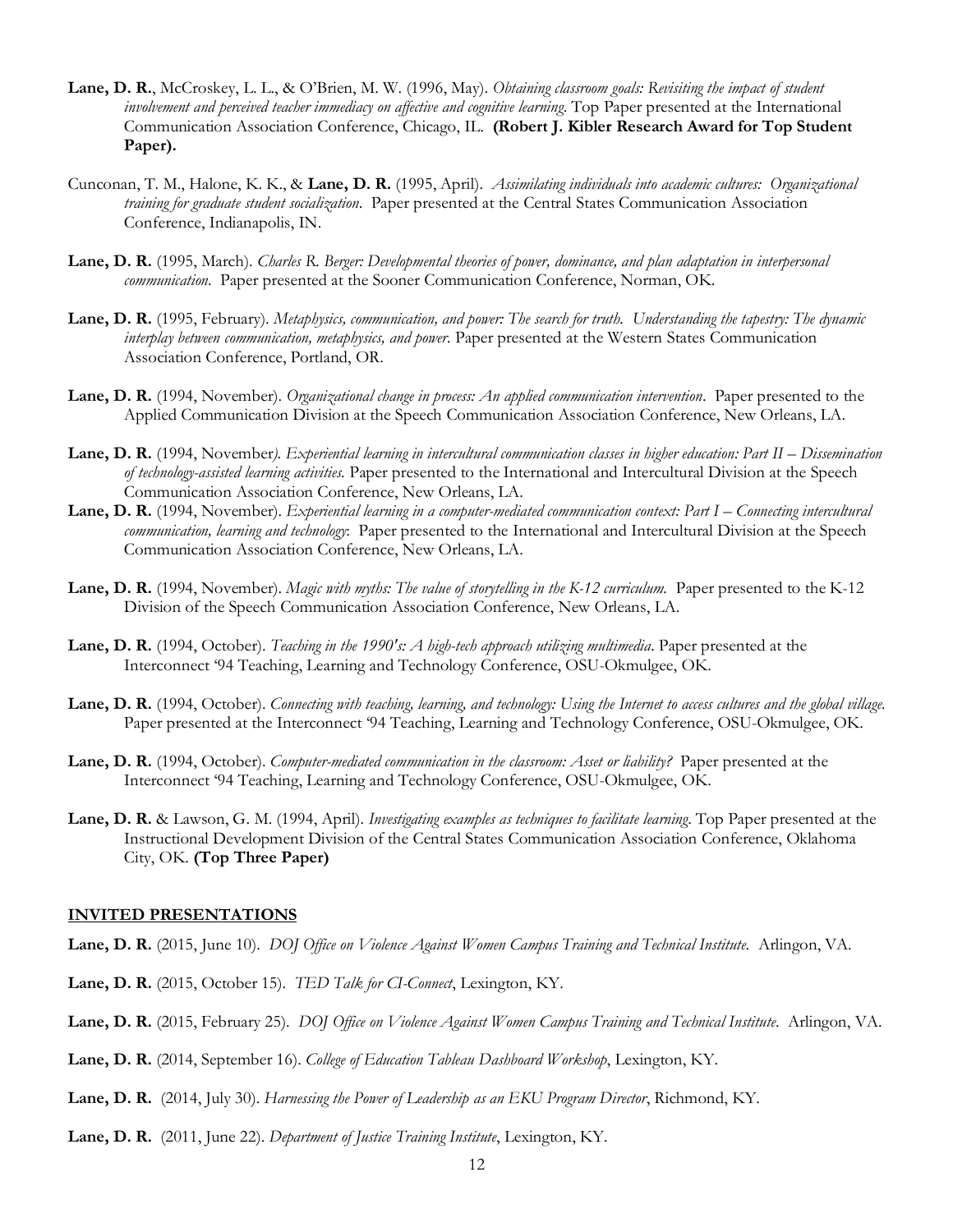- **Lane, D. R.** (2011, June 3). *Research Experiences for Undergraduates (REU) Team Building Workshop*, Lexington, KY.
- **Lane, D. R.** (2011, March 9). *Leadership and Communication*. Presentation for Dean Lester's leadership Class, Lexington, KY.
- **Lane, D. R.** (2011, March 8). *Strategies for Effective Research Presentations*. Guest lecture for UK Graduate Students, Lexington, KY.
- **Lane, D. R.** (2011, February 28). *Computer Science Engineering Team Training* (CS 499). Lexington, KY.
- **Lane, D. R.** (2011, February 11). *WVU Consulting and Strategic Planning*, Morgantown, WV.
- **Lane, D. R.** (2011, January 19). *Team Training for Civil Engineers* (CE 429). Lexington, KY.
- **Lane, D. R.** (2011, January 13). *Chemical Engineering Team Training*. Lexington, KY.
- **Lane, D. R.** (2010, October 26). *Virtual Presentation on Immediacy as an Instructional Construct*. Guest lecture for Dr. Robert Trader's Instructional Communication course. McDaniel College, Westminster, MD.
- **Lane, D. R.** (2010, October 1). *Engineering and Communication Competencies*. Workshop presented for the Department of Civil Engineering Faculty, Lexington, KY.
- **Lane, D. R.** (2010, September 30). *Preparing for Qualifying Exams*. Workshop presented for the CCIS Graduate Student Association, Lexington, KY.
- **Lane, D. R.** (2010, September 17). *Focus Group Facilitation for Kentucky Library Association*, Louisville, KY.
- **Lane, D. R.** (2010, September 7). *Team Training for Civil Engineers*. Workshop presented for CE 006 Students
- **Lane, D. R.** & Hoyt, G. (2010, August 16). *Getting it Right the First Day*. Workshop presented at the University-wide Teaching Assistant Training.
- **Lane, D. R.** (2010, August 6). *AEJMC Leadership and Team Training*. Workshop presented at the Annual Conference of the Association of Educators of Journalism and Mass Communication, Denver, CO.
- Grover, A., Gregg, J., McNally, J., Sabetta, T., **Lane, D. R.**, Tilson, L., Albert, L., Kell, C., & Todd, T., & Kissinger, L. (2008, September). *The current state of communication education certification in Kentucky and Tennessee*. Panel presented at the 77th Annual Conference of the Kentucky Communication Association (Joint with Tennessee Communication Association), Montgomery Bell State Resort Park, Burns, TN.
- Church, R. T., Cox, S., **Lane, D. R.,** & Todd, T. (2008, September). *Creating community: Administrators speak out*. Panel presented at the 77th Annual Conference of the Kentucky Communication Association (Joint with Tennessee Communication Association), Montgomery Bell State Resort Park, Burns, TN.
- Hart, R., Seiler, W. J., Book, C. L., Daly, J. A., Riley, P., Nussbaum, J. F., Jackson, S. A., **Lane, D. R.**, Ruben, B. D., Friedrich, G. W. (2007, November). *Honoring the accomplishments and career of Dean Gustav Friedrich*. Panel presented at the 93rd Annual Convention of the National Communication Association, Chicago, IL.
- Grover, A., Sabetta, T., Albert, L., Tillson, L., McNally, J., **Lane, D.R.**, Hart, J., & Kell, C. (2007, September). *A conversation about the current state of communication education certification in Kentucky*. Panel presented at the 76th Annual Conference of the Kentucky Communication Association, General Butler State Resort Park, Carrolton, KY.
- **Lane, D. R.** (2003, May). *Presentation for the UK 101 Faculty Training Seminar*. Lexington, KY.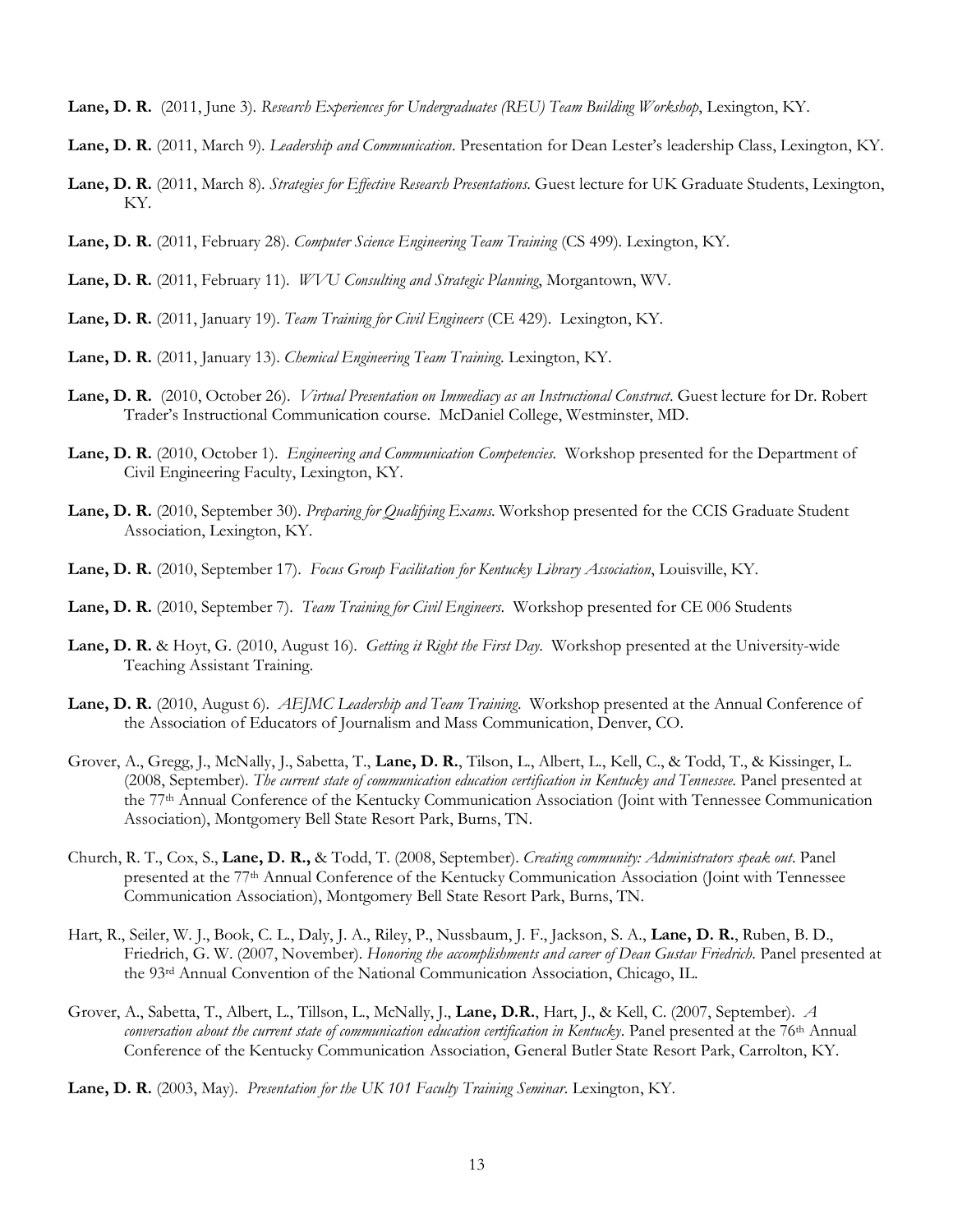- **Lane, D. R.** (1997, November). *Learning to live the life of the mind–without losing it: Workshop for graduate students*. NCA. Chicago, IL.
- **Lane, D. R.** (1996, November). *Searching cyberspace for employment opportunities. Getting ready to find the first job: A workshop for graduate students.* SCA. San Diego, CA.
- **Lane, D. R.**, & Javidi, A. (1993, November). *Accessing cultures via computer networks: A global perspective. Experiential learning in intercultural communication classes in higher education: A workshop on the development, design and dissemination of technologyassisted activities*. Invited presentation to the International and Intercultural Division at the Speech Communication Association Conference, Miami Beach, FL.

### **NATIONAL CONFERENCE WORKSHOPS**

- Carlyle, K., & **Lane, D. R.** (2014, November). *NCA Short Course 13: Team-Based Learning*. Short course presented at the 100th Annual Meeting of the National Communication Association, Chicago, IL.
- Griffin, E., & **Lane, D. R.** (2002, November). *Short Course 10: Teaching the College Course in Communication Theory*. Short course presented at the 88th Annual Meeting of the National Communication Association, New Orleans, LA.
- Griffin, E., & **Lane, D. R.** (2001, November). *Short Course 27: Teaching the College Course in Communication Theory.* Short course presented at the 87th Annual Meeting of the National Communication Association, Atlanta, GA.

#### **GRADUATE STUDENT ADVISING**

### **DOCTORAL DISSERTATION COMMITTEE CHAIR**

| 16. Sexton, Benson                                                                                                                        | 03/09/2017 |
|-------------------------------------------------------------------------------------------------------------------------------------------|------------|
| Exploring the Influence of Students' Perceptions of Instructional Message Content                                                         |            |
| Relevance and Experienced Cognitive Load on Students' Cognitive Learning                                                                  |            |
| Placement: Lindsey Wilson College, Assistant Professor                                                                                    |            |
| 15. Bethney A. Wilson*                                                                                                                    | 08/07/2014 |
| Testing the Message: Making Sense of Converging Multimodal Messages in a Foodborne Illness Outbreak<br>*co-chair with Dr. Timothy Sellnow |            |
| Placement: California State University - Stanislaus, Turlock, CA, Assistant Professor                                                     |            |
| 14. Kathleen G. Vidoloff*                                                                                                                 | 05/06/2011 |
| Structures, Roles and Relationships in Public Health's Response to the 2009-2010                                                          |            |
| H1N1: The Ties That Bind Public Information Officers and Emergency Risk Communication                                                     |            |
| *co-chair with Dr. Timothy Sellnow                                                                                                        |            |
| Placement: Portland State University, Portland, OR, Assistant Professor                                                                   |            |
| 13. Anne R. Streeter*                                                                                                                     | 12/07/2010 |
| What nurses say: Communication behaviors associated with the competent nursing handoff<br>*co-chair with Dr. Nancy Harrington             |            |
| Placement: Lindsey Wilson College, Columbia, KY                                                                                           |            |
| 12. James P. Gleason                                                                                                                      | 12/17/2009 |
| The impact of interactive functionality on learning outcomes: An application of                                                           |            |
| Outcome Interactivity Theory                                                                                                              |            |
| Placement: Eastern Kentucky University, Richmond, KY, Associate Professor                                                                 |            |
| 11. E. Patrick Leddin                                                                                                                     | 12/01/2009 |
| Investigation of content relevance's ability to predict learning outcomes in a training environment                                       |            |
| Placement: Vanderbilt University, Assistant Professor; FranklinCovey, Salt Lake City, UT                                                  |            |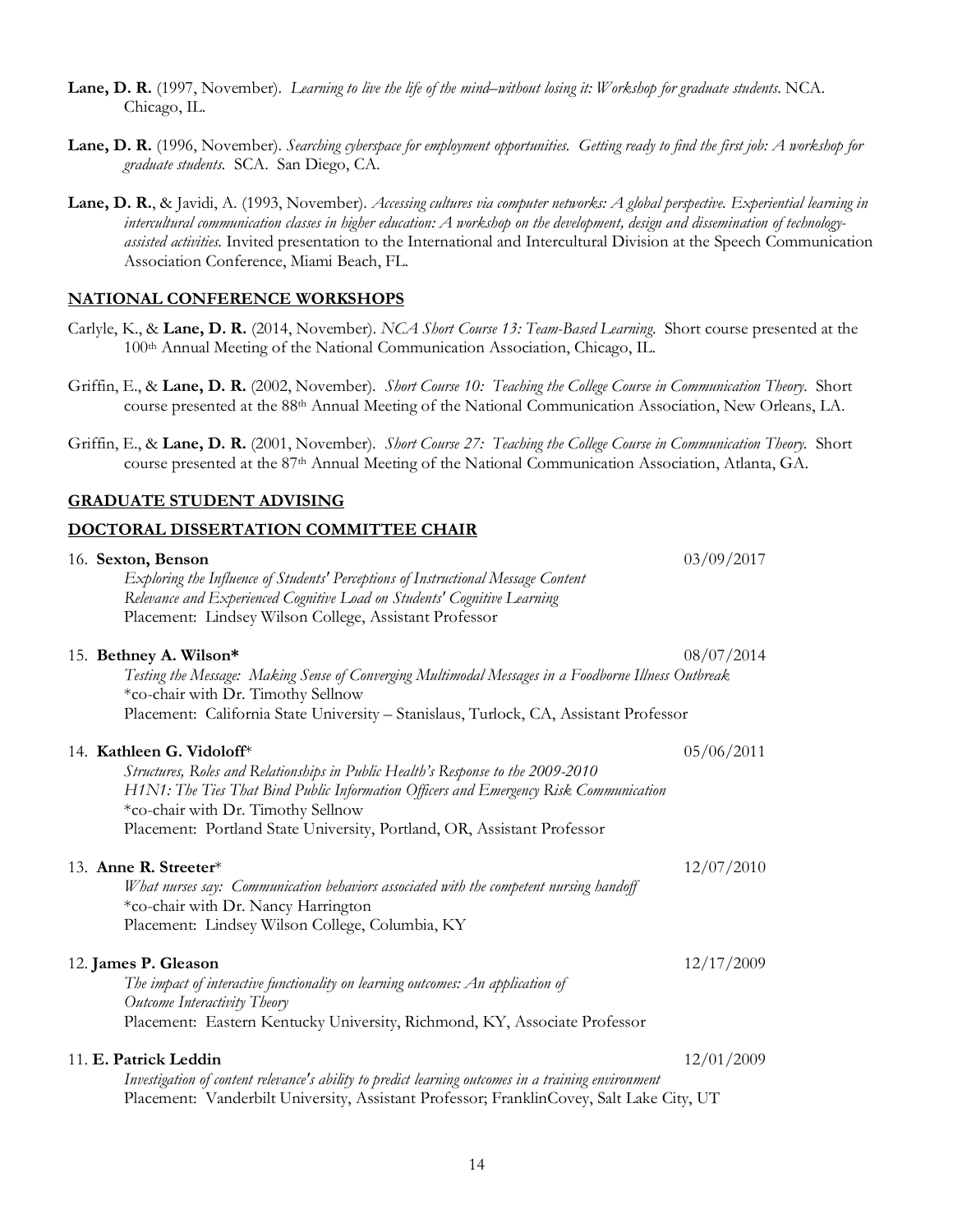| 10. Nicole D. Dobransky - Blau                                                                                                                                                                                                                                                                                                                                     | 12/10/2008 |
|--------------------------------------------------------------------------------------------------------------------------------------------------------------------------------------------------------------------------------------------------------------------------------------------------------------------------------------------------------------------|------------|
| Optimizing learning through teacher-student relationships: A test of the causal process<br>student understanding model (SUM)                                                                                                                                                                                                                                       |            |
| Placement: Ohio University-Lancaster, Associate Professor                                                                                                                                                                                                                                                                                                          |            |
| 9. Robert J. Trader<br>Instructional communication matters: A test of Knowledge Acquisition Theory (KAT)<br>from a message-oriented receiver perspective<br>Placement: McDaniel College, Maryland, Associate Professor                                                                                                                                             | 07/10/2007 |
| 8. Sarah E. Cavendish - Kercsmar<br>Mentoring matters: The influence of social support and relational maintenance<br>strategies on critical outcomes in doctoral education<br>Placement: University of Kentucky Clean Indoor Air Partnership,<br>Northern Kentucky Clean Indoor Air Collaborative Manager                                                          | 05/14/2007 |
| 7. Zachary T. Henning<br>Resolving the cognitive learning dilemma through the student cognitive learning theory:<br>How student impressions of teacher behaviors influence student engagement behaviors to predict<br>student perceptions of cognitive learning<br>Placement: University of Southern Indiana - Evansville, Assistant Professor                     | 04/16/2007 |
| 6. Deborah Jean Stigall<br>A vision for a theory of competent leader communication: The impact of perceived<br>Leader communication behaviors on emergent leadership and relational and performance<br>outcomes in collaborative groups<br>Placement: Realtor, The Realty Company, Lexington, KY                                                                   | 07/29/2005 |
| 5. Sissy Bertino Meredith<br>When students and teachers build instructional solidarity in the basic public speaking<br>classroom: A test of the Student-Teacher Interaction and Relationship (STIR) model<br>Placement: Vice President & Chief Learning Officer at CUPA-HR<br>College and University Professional Association for Human Resources<br>Knoxville, TN | 10/20/2004 |
| 4. Stacy R. Minger<br>Student empowerment and learning within the instructor-student relationship:<br>Student outcomes mediated by instructor self-disclosure, perceived instructor caring, and<br>relationship solidarity.<br>Placement: Asbury Theological Seminary                                                                                              | 07/14/2004 |
| 3. Jeff P. Groeling<br>Does technology make a difference in the classroom?: A comparison of online and<br>traditional courses employing models of competence and uses and gratifications<br>Placement: Taylor University Fort Wayne,<br>Dean, Online Learning and Instructional Technology                                                                         | 04/20/2004 |
| 2. Holly J. Payne<br>Revisiting a nebulous construct: Exploring the impact of relational communication<br>competence on job performance<br>Placement: Western Kentucky University, Associate Professor                                                                                                                                                             | 02/14/2003 |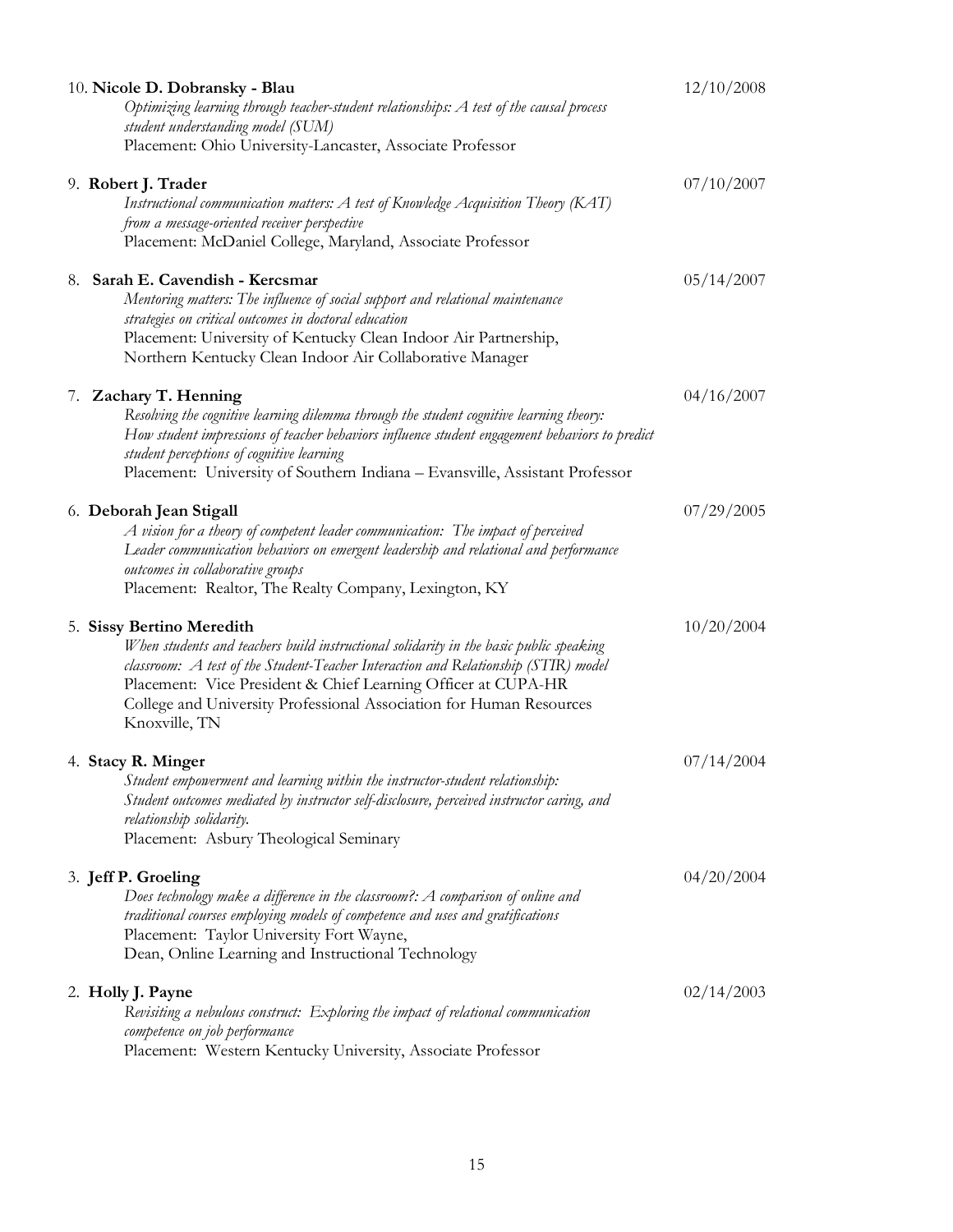| 1. Jayne Lynn Violette<br>Immediately clarifying classroom interactions: An examination of teacher<br>immediacy, teacher clarity, teacher gender, and student gender on student affective,<br>cognitive, and behavioral learning<br>Placement: Eastern Kentucky University, Associate Professor | 09/19/2002 |
|-------------------------------------------------------------------------------------------------------------------------------------------------------------------------------------------------------------------------------------------------------------------------------------------------|------------|
| DOCTORAL DISSERTATION COMMITTEE MEMBER                                                                                                                                                                                                                                                          |            |
| 22. Amanda J. Lawrence<br>Instructor caring: Using self-determination theory to understand perceptions,<br>measurement, and impact of instructor caring on motivation and learning in<br>online contexts.                                                                                       | 05/09/2018 |
| 21. Alfred J. Cotton<br>Do black lives matter in American mainstream news media?<br>Two case studies of police-involved shootings of black men explaining a<br>racist media environment                                                                                                         | 10/24/2016 |
| 20. Gary K. Hughes<br>The effect of mediated immediacy upon state motivation and cognitive learning in an online lesson                                                                                                                                                                         | 06/04/2014 |
| 19. Laura E. Young<br>Clearing the smoke: Understanding organizational change communication and<br>misalignment in high-risk contexts                                                                                                                                                           | 05/09/2014 |
| 18. Schyler Simpson<br>Understanding undergraduate student perceptions of learning in academic advising                                                                                                                                                                                         | 05/30/2013 |
| 17. Jami L. Warren<br>The relationship between service learning and public speaking self-efficacy: Toward<br>engaging today's undergraduates                                                                                                                                                    | 11/28/2011 |
| 16. Jenny A. Maginnis<br>Texting in the Presence of Others: The Use of Politeness Strategies in Conversation                                                                                                                                                                                    | 04/21/2011 |
| 15. Rajesh Gaur<br>Protesting liberalization in India an examination of discursive strategies used by<br>street-vendors, squatters, and small-retailers to create and universalize resistance narratives                                                                                        | 12/17/2009 |
| 14. William M. Weathers<br>Systemically transformed self-efficacy in narratives of recovery from alcoholism                                                                                                                                                                                     | 03/23/2009 |
| 13. Jennifer B. Gray<br>Framing the evidence: A test of an integrated message strategy in the exercise context                                                                                                                                                                                  | 12/10/2008 |
| 12. Flo M. Witte<br>The fear factor: Toward a modification of Witte's extended parallel process model for<br>application to screening mammography                                                                                                                                               | 11/29/2007 |
| 11. Christopher L. Swindell<br>$A$ theory of emergency communication using co-oriented perceptions of journalists<br>and official sources in an anthrax attack                                                                                                                                  | 10/31/2006 |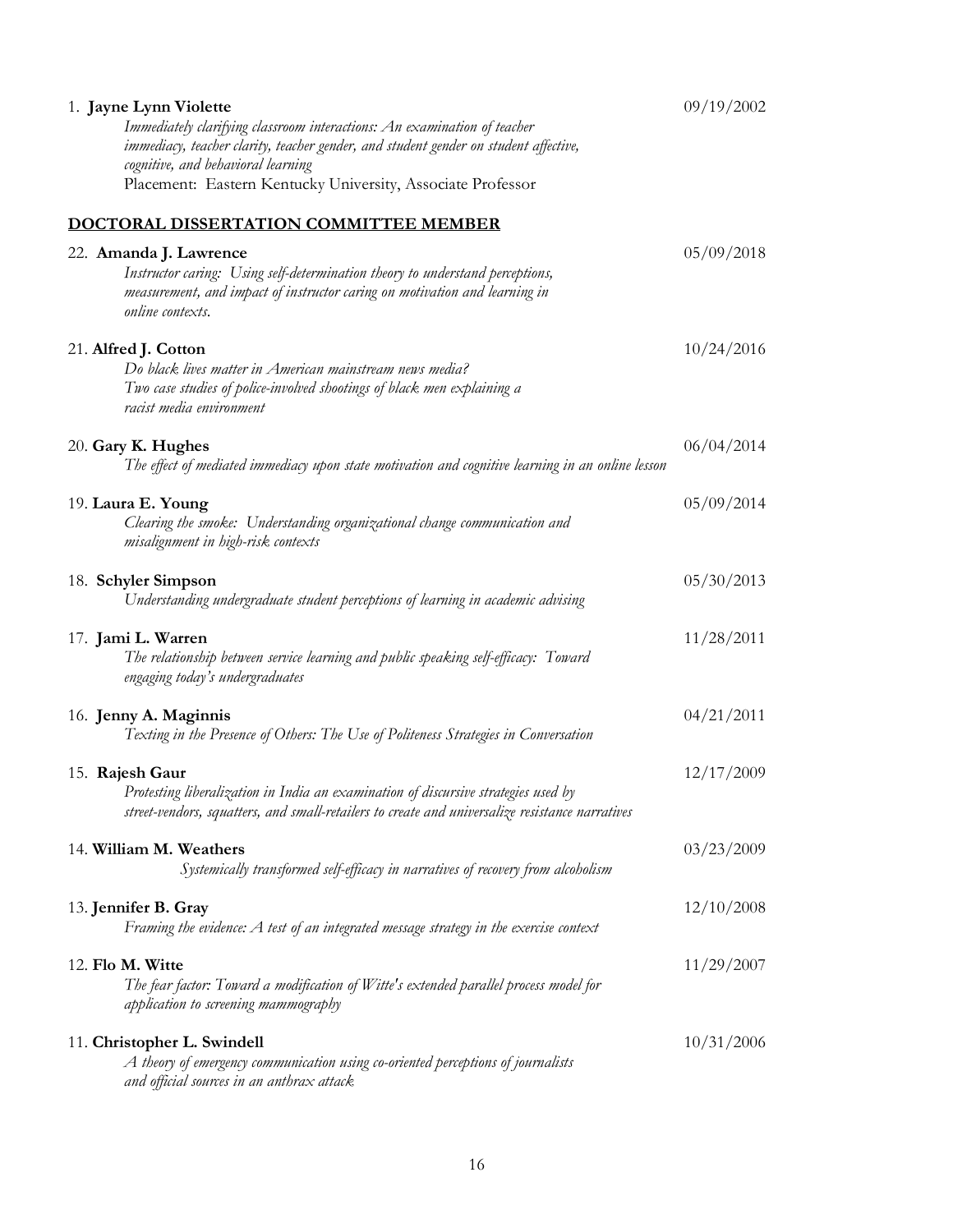| 10. Angela Cooke-Jackson<br>Intergenerational communication about African American women's health: The sharing<br>of health messages between diabetic mothers and their non-diabetic adult daughters  | 07/26/2006 |
|-------------------------------------------------------------------------------------------------------------------------------------------------------------------------------------------------------|------------|
| 9. Hung-yi Lu<br>Factors affecting intentions to seek information about STDs and HIV/AIDS on the<br>internet among Taiwanese college students                                                         | 09/15/2005 |
| 8. Donna Michelle Elkins<br>How do you like teaching? Exploring how socialization tactics affect graduate teaching<br>assistants' information-seeking, self-efficacy, and role adjustment to teaching | 03/28/2005 |
| 7. Lara Bethanne Hayes<br>Using physicians' persuasive message strategies to gain mammography compliance in older women                                                                               | 06/14/2004 |
| 6. Ajlina Karamehic<br>Sensation-seeking, impulsive decision-making, attitude, and social norms as predictors of<br>risky behavior among those differing in individualism and collectivism            | 12/15/2003 |
| 5. Gretchen Ruth Norling<br>Developing and testing a theoretical model of rapport-building: Implications for<br>medical education and physician-patient communication                                 | 03/31/2003 |
| 4. Fred Emmett Fitch<br>Narrative bridges in the multicultural classroom: $A$ narrative approach to<br>international teaching assistant acculturation                                                 | 01/31/2003 |
| 3. John Mack Shotwell<br>A uses and gratifications study of computer-mediated communication and its implications<br>for life satisfaction among the aging                                             | 07/18/2002 |
| 2. Kirk William Duthler<br>The influence of peripheral cues on the processing of persuasive messages on the World Wide Web                                                                            | 05/04/2001 |
| 1. Myra Lynette Corello<br>Communication and the engineering profession: Perspectives from the field                                                                                                  | 11/17/2000 |
| <b>MASTER'S THESIS COMMITTEE CHAIR</b>                                                                                                                                                                |            |
| 5. Renee Kaufmann<br>Teacher Disclosure: Developing Privacy Rules, Managing Boundaries and Building Relationships                                                                                     | 07/29/2011 |
| 4. Corey Ballard                                                                                                                                                                                      | 07/29/2011 |

# *What's Happening @Twitter: A Uses and Gratifications Approach* 3. **Robert J. Zuercher** 12/18/2009 *In my humble opinion testing the spiral of silence in computer-mediated and face-to-face contexts* 2. **Jennifer L. Bustle** 04/28/2009 *Revealing family secrets: Investigating time, understanding, agreement, and family solidarity* 1. **Daniel Chaney** 06/22/2000

*Improving instructional communication using an active student-centric systems approach: Investigating the relationship between learning styles and technology preference*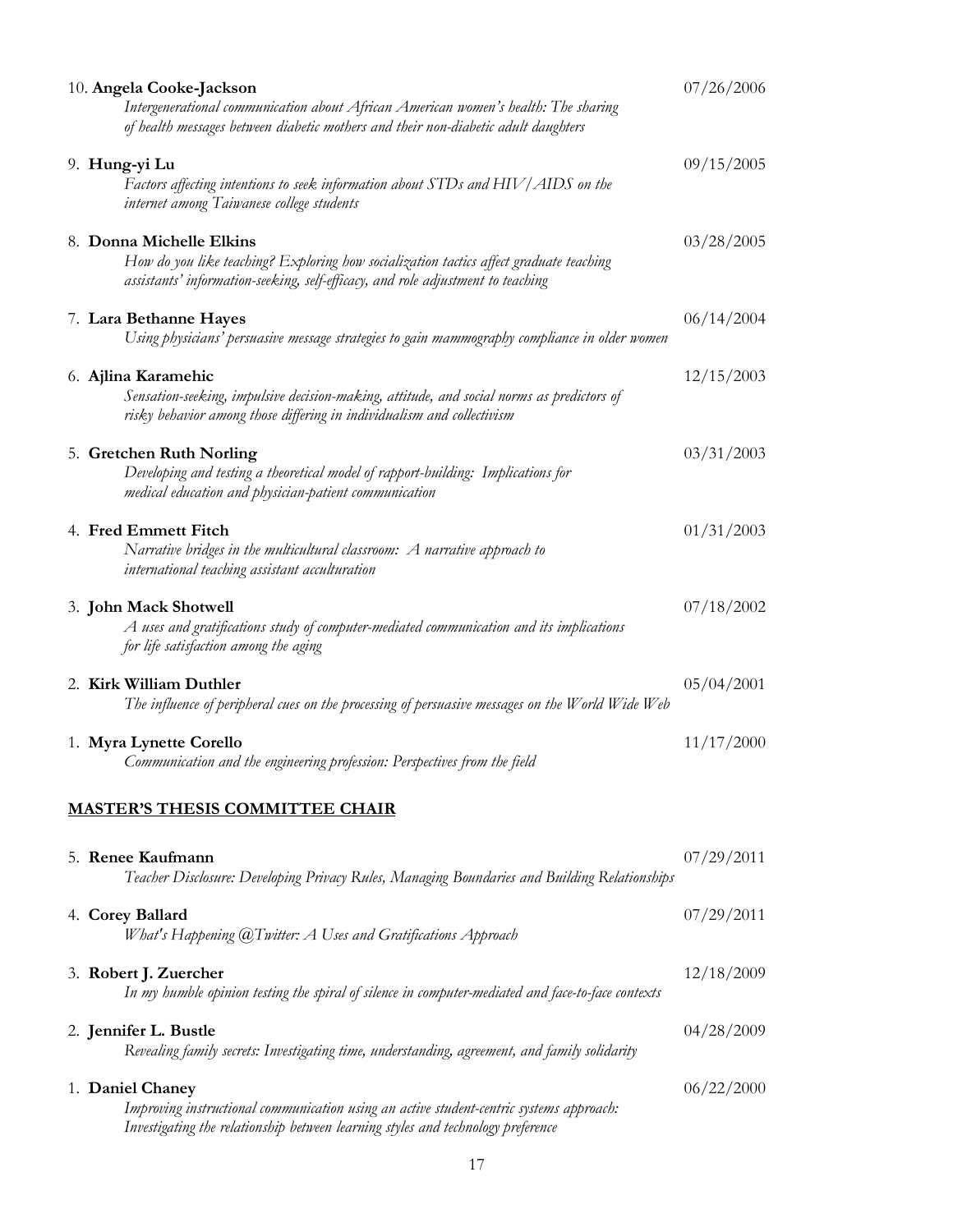# **MASTER'S THESIS COMMITTEE MEMBER**

| 8. Alexis Hadden<br>Face Threat Mitigation in Feedback: An Examination of Student Apprehension,<br>Self-Efficacy and Perceived Emotional Support                                                                                                                                                                                                    | 04/19/2017                                                                                                                                                                         |
|-----------------------------------------------------------------------------------------------------------------------------------------------------------------------------------------------------------------------------------------------------------------------------------------------------------------------------------------------------|------------------------------------------------------------------------------------------------------------------------------------------------------------------------------------|
| 7. Amanda Slone<br>The Impact of Receiver Sex on Feedback Message Choice by Supervisors and the<br>Influence on Employees' Attitudes and Behaviors                                                                                                                                                                                                  | 07/28/2016                                                                                                                                                                         |
| 6. Sarah E. Jones<br>Examining Cyberbullying Bystander Behavior Using a<br>Multiple Goals Perspective                                                                                                                                                                                                                                               | 05/08/2014                                                                                                                                                                         |
| 5. Nola Almageni<br>Marijuana Behaviors in the Arabian Gulf (GCC): Applying<br>Theory of Planned Behavior                                                                                                                                                                                                                                           | 12/17/2013                                                                                                                                                                         |
| 4. Stephanie K. VanStee<br>The in-laws are calling again: An investigation of in-law communication<br>using relational dialectics theory                                                                                                                                                                                                            | 09/05/2008                                                                                                                                                                         |
| 3. Lisa L. Beeler<br>LOOK BEHIND YOU! LOOK BEHIND YOU!: The horror genre and a<br>new scheme for cultivation analysis                                                                                                                                                                                                                               | 02/07/2008                                                                                                                                                                         |
| 2. In-Ho Lee<br>Mass media usage patterns and acculturation processes of Koreans living in Kentucky                                                                                                                                                                                                                                                 | 05/06/2005                                                                                                                                                                         |
| 1. Matthew Aaron Bowdy<br>The cues to behavior change model: Integration of the health belief model and<br>the transtheoretical model                                                                                                                                                                                                               | 08/05/1998                                                                                                                                                                         |
| <b>MASTER'S COMMITTEE CHAIR</b>                                                                                                                                                                                                                                                                                                                     |                                                                                                                                                                                    |
| 14. Katelin "Joe" Fields-Elswick<br>15. Daniel "Danny" Byrd<br>14. Laura C. Coleman<br>13. John A. Gillispie<br>12. Schyler B. Simpson<br>11. Miranda J. Blackburn<br>10. Krista M. Kimmel<br>9. Renee C. Human<br>Michael S. Titus<br>7. Lenora M. Underwood<br>Christopher P. Thuringer<br>5. Michelle L. Blaney<br>4. Taylor Cartwright Stephens | 04/15/2015<br>04/09/2014<br>04/11/2008<br>03/04/2008<br>03/06/2007<br>09/09/2005<br>04/25/2005<br>02/18/2005<br>06/14/2004<br>04/24/2003<br>04/15/2002<br>04/11/2002<br>04/08/2002 |
| 3. Timothy D. Buckingham                                                                                                                                                                                                                                                                                                                            | 04/06/2002                                                                                                                                                                         |

18

2. **Brandi A. Garber** 11/28/2001 2. **Brandi A. Garber** 1. **Amy S. Akers** 11/28/2001<br>1. **Amy S. Akers** 07/26/2000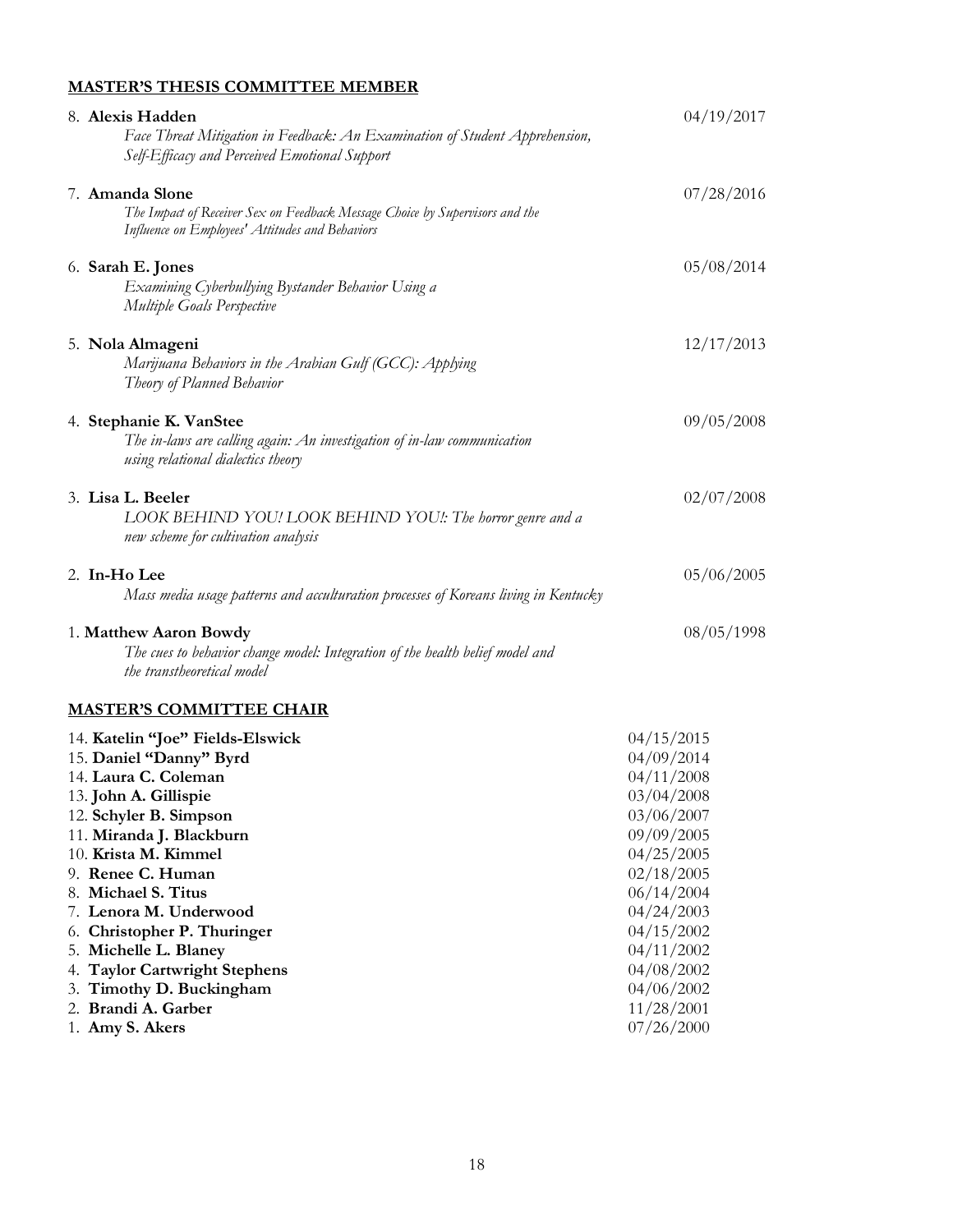### **MASTER'S COMMITTEE MEMBER**

| 21. Emma Richardson          | 04/20/2017 |
|------------------------------|------------|
| 20. Melissa Landon           | 04/17/2015 |
| 19. Heather Scott            | 02/17/2015 |
| 18. Steven Bailey            | 01/31/2013 |
| 17. Heather Russell-Simmons  | 05/13/2011 |
| 16. Christina Balding-Tune   | 12/01/2009 |
| 15. Justin C. Allen          | 04/21/2009 |
| 14. Lauren M. Staun          | 05/28/2008 |
| 13. Christine N. Tigas       | 04/10/2008 |
| 12. Amanda M. Harsin         | 11/19/2007 |
| 11. Taylor M. Papania        | 11/08/2007 |
| 10. Steven Jenkins           | 12/01/2006 |
| 9. Ashley Paynter            | 04/04/2006 |
| 8. Jami L. Fielding (Warren) | 08/19/2005 |
| 7. Molly J. Longenecker      | 06/07/2005 |
| 6. Kristina L. Martin        | 11/22/2004 |
| 5. Ann C. Blackford          | 11/19/2004 |
| 4. Whitney R. Boyles         | 04/21/2003 |
| Kelley A. Arnold<br>3.       | 12/02/2002 |
| 2. Shea A. Buckman           | 07/18/2001 |
| 1. Ajlina Karamehic          | 12/06/1999 |

## **GRADUATE COMMITTEES IN PROGRESS**

### **DOCTORAL CHAIR**

- 1. Virginia Lacefield (completed qualifying exams on 11/24/2015). ABD
- 2. Mary Ann Nestmann (completed qualifying exams on 04/05/2017) ABD
- 3. Terrell "Kody" Frey (plan of study meeting: 11-20-2017;
	- Qualifying exams to be completed before 12-31-2018)
- 4. Joseph "Tyler" Gayheart (will complete qualifying exams before 12-31-2018)

# **DOCTORAL COMMITTEE MEMBER**

- 1. Nicholas Tatum (completed qualifying exams: 4-09-2018) ABD
- 2. Kelsey Moore (POS: 11/1/2017; to defend qualifying exams July 3, 2018)

## **DOCTORAL COMMITTEE MEMBER FOR OTHER COLLEGES**

Conrad Davies (Ed.D Program)

Qualifying Exams to be defended July 30, 2018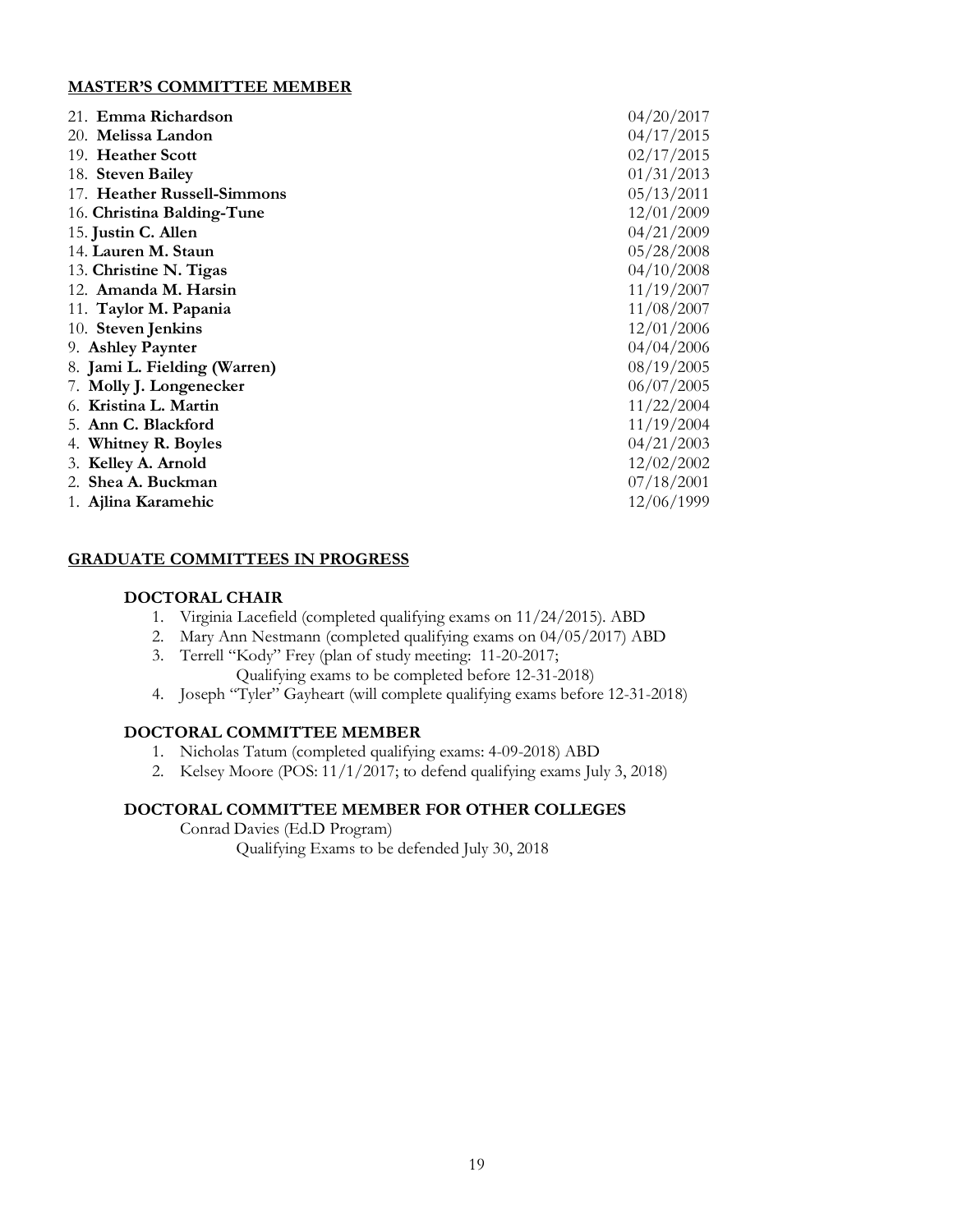# **COMMITTEE MEMBER FOR OTHER UNIVERSITY COLLEGES**

| David M. Brown (Ph.D., Studies in Higher Education)<br>A World to Suit Themselves: Student-Constructed Narratives<br>And the Hidden History of College Life                                                           | <b>External Examiner</b> | 04/14/2017 |
|-----------------------------------------------------------------------------------------------------------------------------------------------------------------------------------------------------------------------|--------------------------|------------|
| Michael D. Rosenberg (Ed.D., Educational Policy)<br>Generational Differences in Transfer Student Capital<br>Among Community College Students                                                                          | <b>External Examiner</b> | 04/22/2015 |
| Michael D. Walls (Ph.D., Geography)<br>Rediscovery of a Native American Cultural Landscape:<br>The Chickasaw Homeland at Removal                                                                                      | <b>External Examiner</b> | 04/10/2015 |
| Brent A. Eldridge (Ph.D., Studies in Higher Education) External Examiner<br>Exploring Faculty Adoption and Utilization of Blackboard at a Community College<br>in the Kentucky Community and Technical College System |                          | 11/13/2014 |
| William Todd Anderson (Ph.D. Music Education)<br>The Effect of Mindful Listening Instruction on Listening Sensitivity and Enjoyment                                                                                   | <b>External Examiner</b> | 04/11/2012 |
| Michael Shell (Studies in Higher Education)<br>A Semiotic Analysis of the Culture of Higher Education A Case Study: Myths,<br>Metaphors, and Symbols of Desegregation at the University of Louisville                 | <b>Committee Member</b>  | 05/05/2011 |
| Jennifer Skaggs (Studies in Higher Education)<br>I'm Just a Boy With Girl Parts!': Understanding Gender<br>Perception and Negotiation in an Undergraduate Engineering Program"                                        | <b>Committee Member</b>  | 06/03/2010 |
| Kathleen Halcomb (Ed.D. Kinesiology/Health Promotion) External Examiner 06/07/2010<br>Health Promotion and Health Education: Nursing Students' Perspectives                                                           |                          |            |
| Joshua Lepawsky (Ph.D. Geography)<br>Digital Aspirations, the Multimedia Supercorridor and Malaysian National Development                                                                                             | <b>External Examiner</b> | 08/01/2005 |
| Therese Yeiser (M.A. Public Health)                                                                                                                                                                                   | <b>Committee Member</b>  | 04/19/2004 |

# **INSTRUCTIONAL EXPERIENCE**

# **Undergraduate Courses**

| <b>COM 101</b> | Introduction to Communication                                                                       |
|----------------|-----------------------------------------------------------------------------------------------------|
| COM 181        | Basic Public Speaking                                                                               |
| COM 252        | Introduction to Interpersonal Communication                                                         |
| COM 281        | Communication in Small Groups $(n=15)$                                                              |
| COM 287        | Advanced Persuasive Speaking in Business and Professions                                            |
| COM 325        | Business and Industrial Communication                                                               |
| COM 351        | Introduction to Communication Theory                                                                |
| COM 365        | Introduction to Communication Research Methods (n=12)                                               |
| COM 395        | Communication Training and Development                                                              |
| COM 395        | Communication and Leadership                                                                        |
| <b>COM 454</b> | Undergraduate Honors Seminar in Communication and Technology $(n=2)$                                |
| COM 454        | Undergraduate Honors Seminar in the Communication Capstone                                          |
| <b>COM 581</b> | Studies in Small Group Communication: Avoiding Pitfalls and Negative Consequences                   |
| COM 581        | Studies in Small Group Communication: Critical Investigations of Credible Theory, Research Methods, |
|                | and Problems with Popular Press Advice                                                              |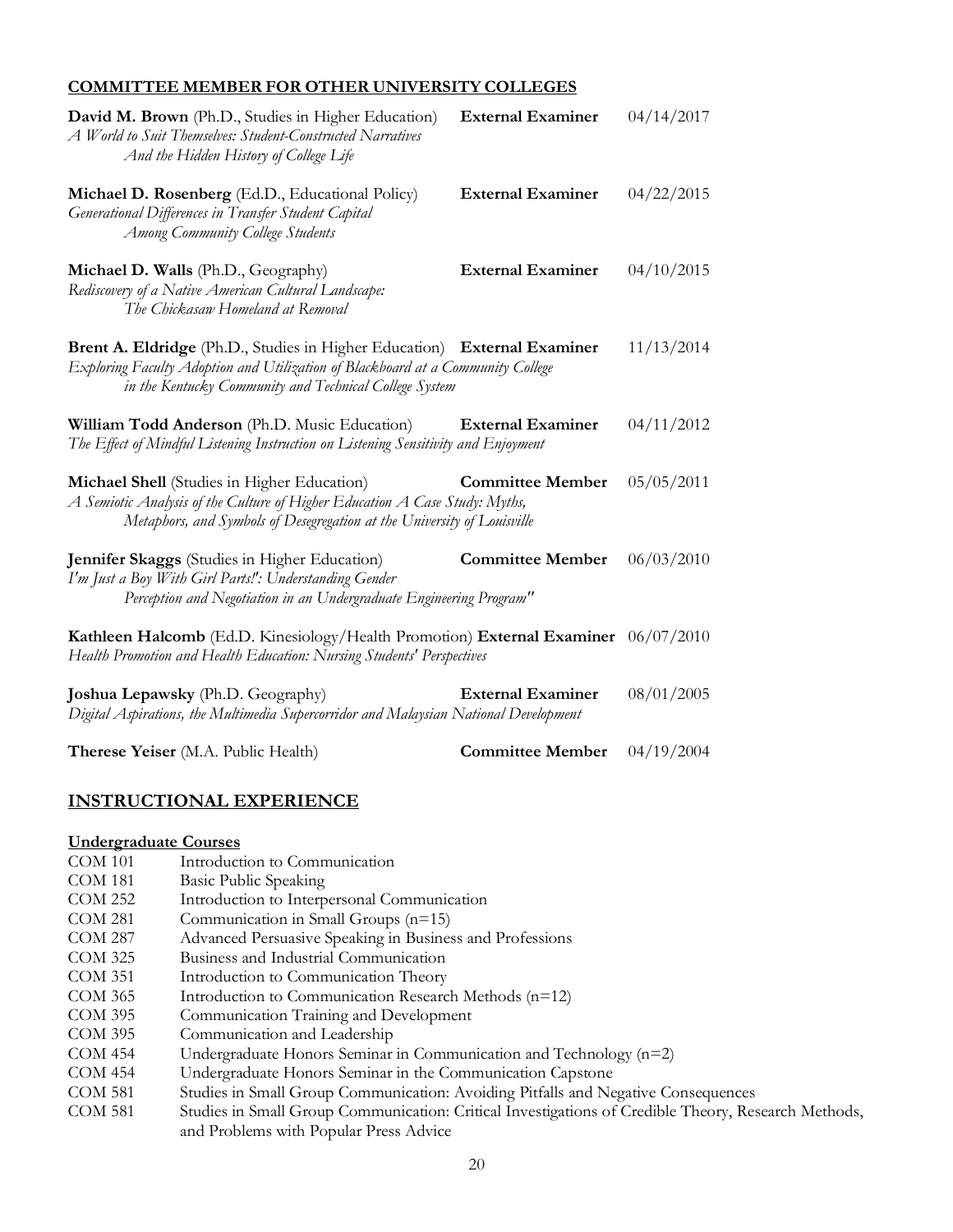COM 591 Special Topics in Communication Training and Development

| <b>Graduate Courses</b> |                                                                                  |  |
|-------------------------|----------------------------------------------------------------------------------|--|
| $CJT$ 601               | Introduction to Graduate Studies                                                 |  |
| $CJT$ 631               | Proseminar in Interpersonal Communication                                        |  |
| CIT 651                 | Communication Theory                                                             |  |
| CJT 665                 | Quantitative Methods in Communication Research (n=2)                             |  |
| CJT 684/616             | Proseminar in Instructional Communication                                        |  |
| CJT 726                 | Seminar in Communication Leadership Studies                                      |  |
| CJT 751                 | Advanced Topics in Communication Theory Construction                             |  |
| CJT 765                 | Advanced Seminar in Communication Research Methods: Survey Research Design (n=3) |  |
| CJT 780                 | Special Topics in Communication: Communication Training and Development          |  |
| <b>CJT 790</b>          | Research Problems in Communication                                               |  |

The aggregate **mean teaching evaluation** for 40 undergraduate and 18 graduate courses (both required and elective) is **3.85** (on a 4.0 scale). The overall mean for the **course evaluation** is **3.69** (on a 4.0 scale).

### **RECENT DEPARTMENTAL SERVICE**

| 2009-2010 | Department of Communication Strategic Planning Committee        |
|-----------|-----------------------------------------------------------------|
| 2009-2012 | Department of Communication Curriculum and Assessment Committee |

## **RECENT UNIVERSITY AND COLLEGE SERVICE**

| 2015-2017 | CI Analytics Report for Provost AY 14, 15, 16 (Student Success; Retention, Graduation Rates,   |  |  |
|-----------|------------------------------------------------------------------------------------------------|--|--|
|           | Graduate Education, Diversity, Research, Publications/FTE, Philanthropy, Work-Life Initiative) |  |  |
| 2016-2017 | <b>CI</b> Resource Committee                                                                   |  |  |
| 2016-2017 | Academic Analytics Community of Practice                                                       |  |  |
| 2015-2017 | UK Institutional Effectiveness Task Force                                                      |  |  |
| 2015-2017 | Undergraduate Leadership Council                                                               |  |  |
| 2014-2017 | UK Academic Leadership Committee                                                               |  |  |
| 2014-2017 | <b>UK Assessment Committee</b>                                                                 |  |  |
| 2014-2017 | CI Strategic Planning Steering Committee                                                       |  |  |
| 2014-2016 | Council of Endowed Professors and Chairs                                                       |  |  |
| 2014-2017 | CI National Advisory Board Member                                                              |  |  |
| 2014-2018 | CI College Tableau Data Analytics Super User                                                   |  |  |
| 2014-2017 | Campus Retention Advisory Committee                                                            |  |  |
| 2014      | Provost Course Capacity Audit Committee (Chair)                                                |  |  |
| 2013-2017 | CCIS Dean's Leadership Team                                                                    |  |  |
| 2011-2012 | <b>CCIS Faculty Council</b>                                                                    |  |  |
| 2010-2011 | <b>CCIS Self-Study Committee</b>                                                               |  |  |
| 2010-2011 | CCIS College Promotion and Tenure Committee                                                    |  |  |
| 2008-2010 | Summer Faculty Research Fellowship Selection Committee                                         |  |  |
| 2010-2011 | TASC Advisory Committee                                                                        |  |  |
| 2010      | Center for the Enhancement of Learning and Teaching Search Committee (Chair)                   |  |  |
| 2010-2012 | Interim General Education Oversight Committee                                                  |  |  |
| 2010-2012 | UK IT Academic Computing Committee (Chair)                                                     |  |  |
| 2010-2012 | UK IT Coordinating Committee                                                                   |  |  |
| 2011-2012 | UK IT Enterprise Systems Committee                                                             |  |  |
| 2011-2012 | UK Quality Enhancement Program Topic Development Team                                          |  |  |